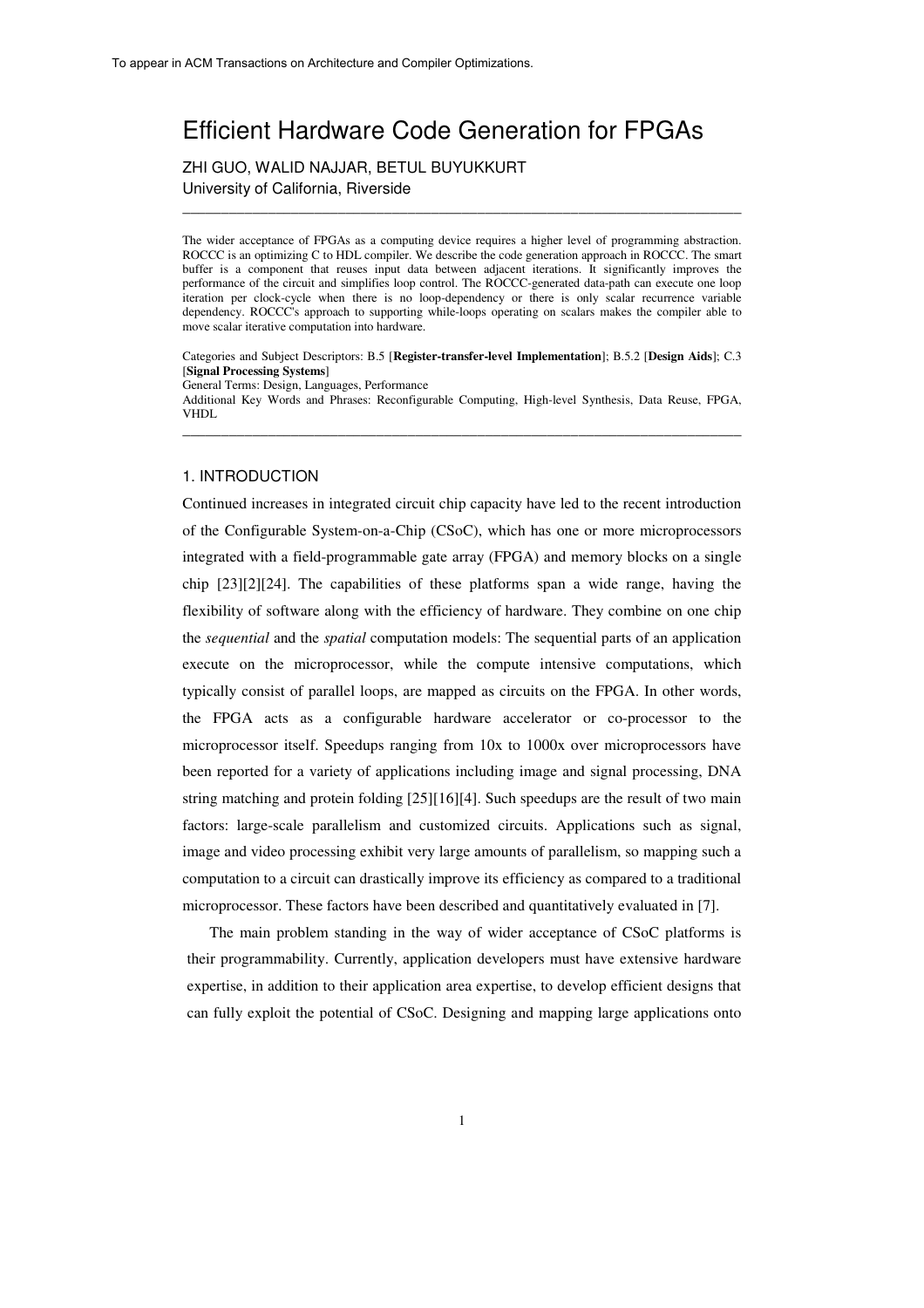FPGAs is a long and tedious task that involves a large amount of low-level design in a Hardware Description Language (HDL). To bring CSoCs into the mainstream, tools are needed that would map applications expressed in a High-Level Language to an efficient circuit in HDL.

Optimizing compilers for traditional processors have benefited from several decades of extensive research that has led to extremely powerful tools. Similarly, electronic design automation (EDA) tools have also benefited from several decades of research and development leading to powerful tools that can translate VHDL and Verilog code, and recently SystemC [27] code, into efficient circuits. However, little work has been done to combine these two approaches. Several projects have implemented various types of HLL to HDL translations (GARP [3], Streams-C [6], SA-C [19], DEFACTO [30], SPARK [26], Handel-C [11] etc.). Two papers [5][8] have reported on the performance gap between compiler-generated VHDL and hand-crafted VHDL for medium size codes. In both cases it is reported that the hand-crafted versions ran twice as fast.

ROCCC (Riverside Optimizing Configurable Computing Compiler) is a secondgeneration compilation tool targeting CSoC leveraging on our prior experience with SA-C [19]. It takes high-level code, such as C or FORTRAN, as input and generates RTL VHDL code for FPGAs. One of its objectives is to bridge the above-described performance gap. Compiling to FPGAs is challenging. Traditional CPUs, including VLIW, have a fixed hardware structure with pre-determined resources, such as ALUs and registers, and a protocol to use these resources, the instruction set architecture (ISA). FPGAs, on the other hand, are completely amorphous. The task of an FPGA compiler is to generate both the data-path and the sequence of operations (control flow). This lack of architectural structure, however, presents a number of advantages:

- (1) The parallelism is very high and limited only by the size of the FPGA device or by the data memory bandwidth in and out the FPGA. Therefore loop transformations that can maximize the parallelism are of paramount importance.
- (2) *On-chip storage* can be configured at will: registers are created by the compiler and distributed throughout the data-path where needed, thereby increasing data reuse and reducing accesses to memory.
- (3) *Circuit customization*: the data-path and sequence controller are tailored to the specific computation being mapped to hardware. Examples include pipelining and customized data-path bit-width.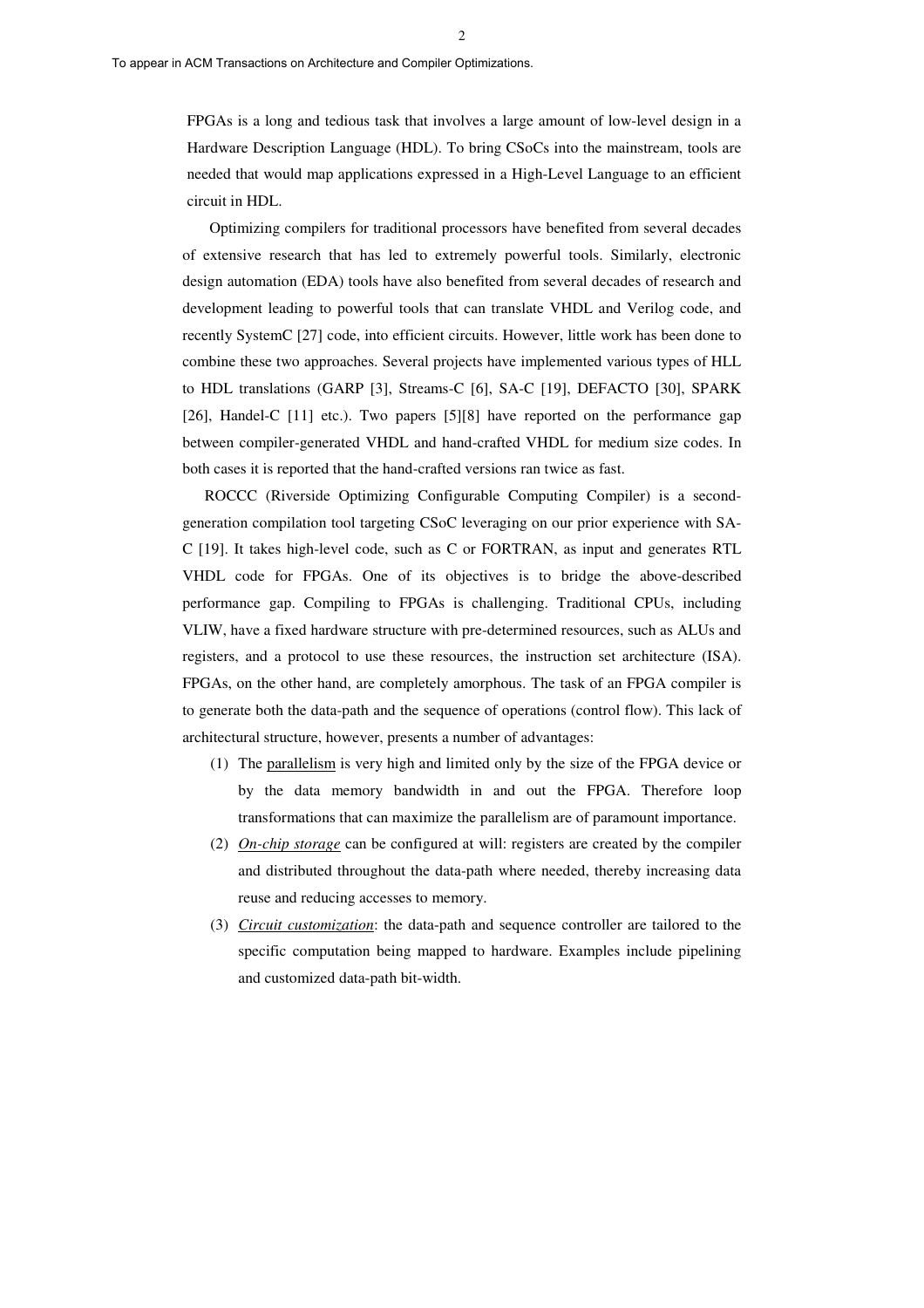In this paper we focus on the last two points. In previous work [10], we described our approach for the generation of pipelined data-paths for do-all for-loops. In our implementation a new instance of the loop body is started each cycle in the data-path. In order to sustain that throughput we must have a storage mechanism that is capable of feeding the data-path with the required data. In [9], we introduced the *smart buffer*, an interface between on-chip memory and the loop data-path, whose objective is to minimize the number of data re-fetches from memory.

This paper complements and extends our previous work [9][10]. In addition to the code generation of parallel (*for*) loops we present and demonstrate through examples our approach for sequential (*while*) loops' data-path generation. We describe a novel and improved implementation of the smart buffer [9] that (1) supports loops having multiple input and output arrays, (2) is more area and clock cycle efficient. The smart buffer, by reusing the previously fetched data, makes the most of the memory bandwidth and minimizes the stall cycles of the pipelined data-path.

The rest of this paper is organized as follows: the next section presents an overview of the ROCCC compiler framework. Section 3 presents the data-path generation for do-all for-loops and while-loops. Results for each loop type are given in the subsections where the corresponding data-path generation is described. Section 4 introduces the smart buffer. Section 5 discusses related work. Section 6 concludes the paper.

# 2. ROCCC OVERVIEW

ROCCC is built on the SUIF2 [1][20] and Machine-SUIF [21][18] platforms. Figure 1 shows ROCCC's system overview. It compiles code written in C/C++ or Fortran to VHDL code for mapping onto the FPGA fabric of a CSoC device. In the execution model underlying ROCCC, sequential computations are carried out on the microprocessor in the CSoC, while the compute intensive code segments are mapped onto the FPGA. These typically consist of loop nests, most often parallel loops, operating on large arrays or

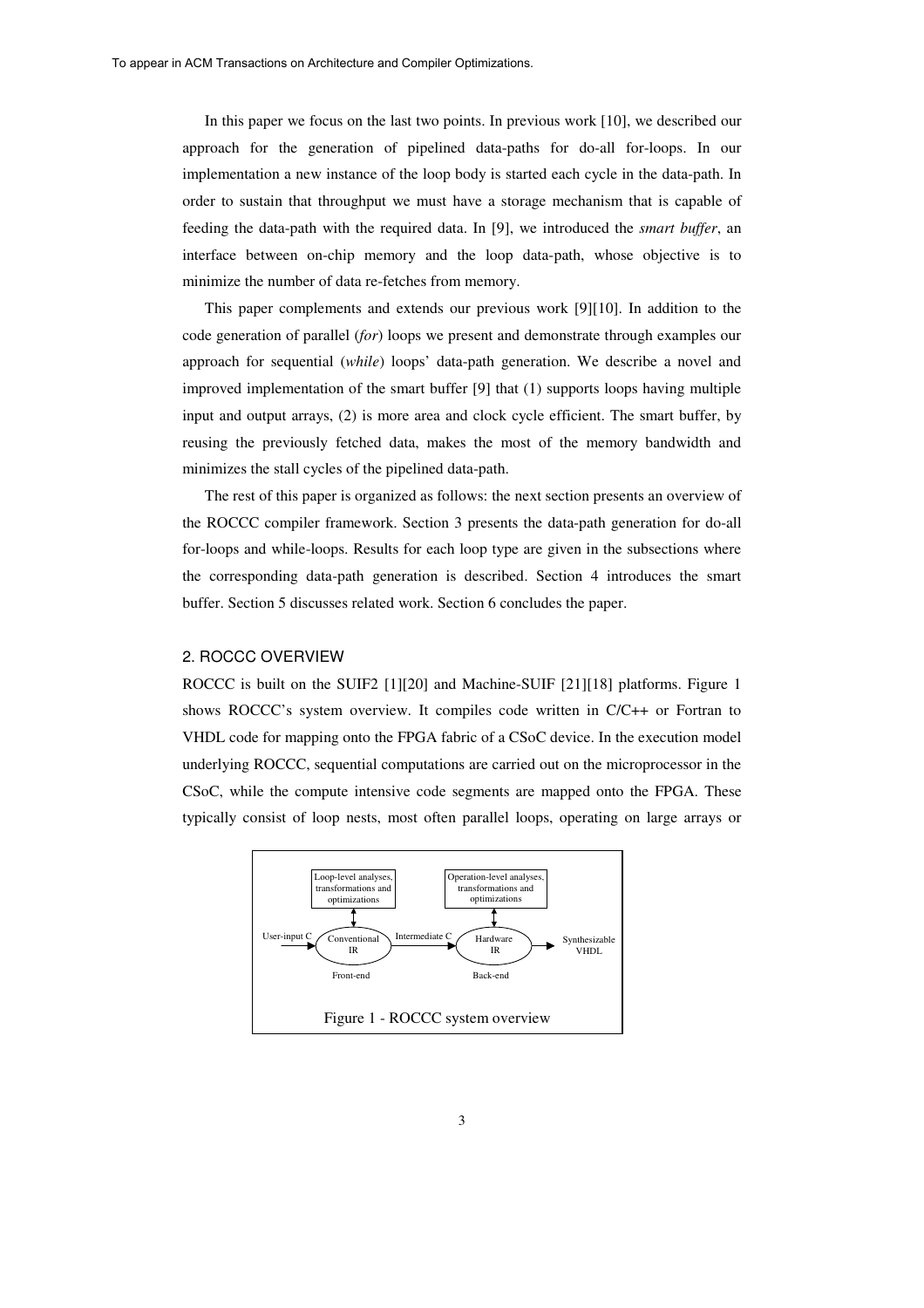To appear in ACM Transactions on Architecture and Compiler Optimizations.



streams of data. The front-end of ROCCC performs a very extensive set of loop analysis and transformations aiming at maximizing parallelism and minimizing the area. The transformations include loop unrolling and strip-mining, loop fusion and common subexpression elimination across multiple loop iterations<sup>1</sup>. Most of the information needed to design high-level components, such as controllers and address generators, is extracted from this level's IRs.

The machine model of ROCCC, shown in Figure 2, consists of on-chip memories (BRAM on the Xilinx architecture), memory interfaces and a pipelined scalar data-path. The scalar data-path accesses memory only through memory interfaces. The compiler performs scalar replacement transformation at front-end. Figure 3 shows a simple example. The compiler converts the code segment in Figure 3(a) into the segment in Figure 3(b), separating memory accesses from computations. Figure 3(c) is the hardware implementation of the highlighted segment (the scalar data-path).

ROCCC uses Machine-SUIF virtual machine (SUIFvm) [12] intermediate representation as the back-end IR. The original SUIFvm assembly-like instructions, by themselves, cannot completely cover HDLs' functionality. For example, the statement  $(sum = sum + x)$  in a loop body will result in a loop carried dependency. On FPGAs, this dependency can be simply removed by inserting a feedback variable between two adjacent pipeline stages. But the SUIFvm assembly-like instruction set does not have an equivalent operation to describe this behavior. To compensate for this lack, ROCCC

<sup>&</sup>lt;sup>1</sup> These transformations are beyond the scope of this paper.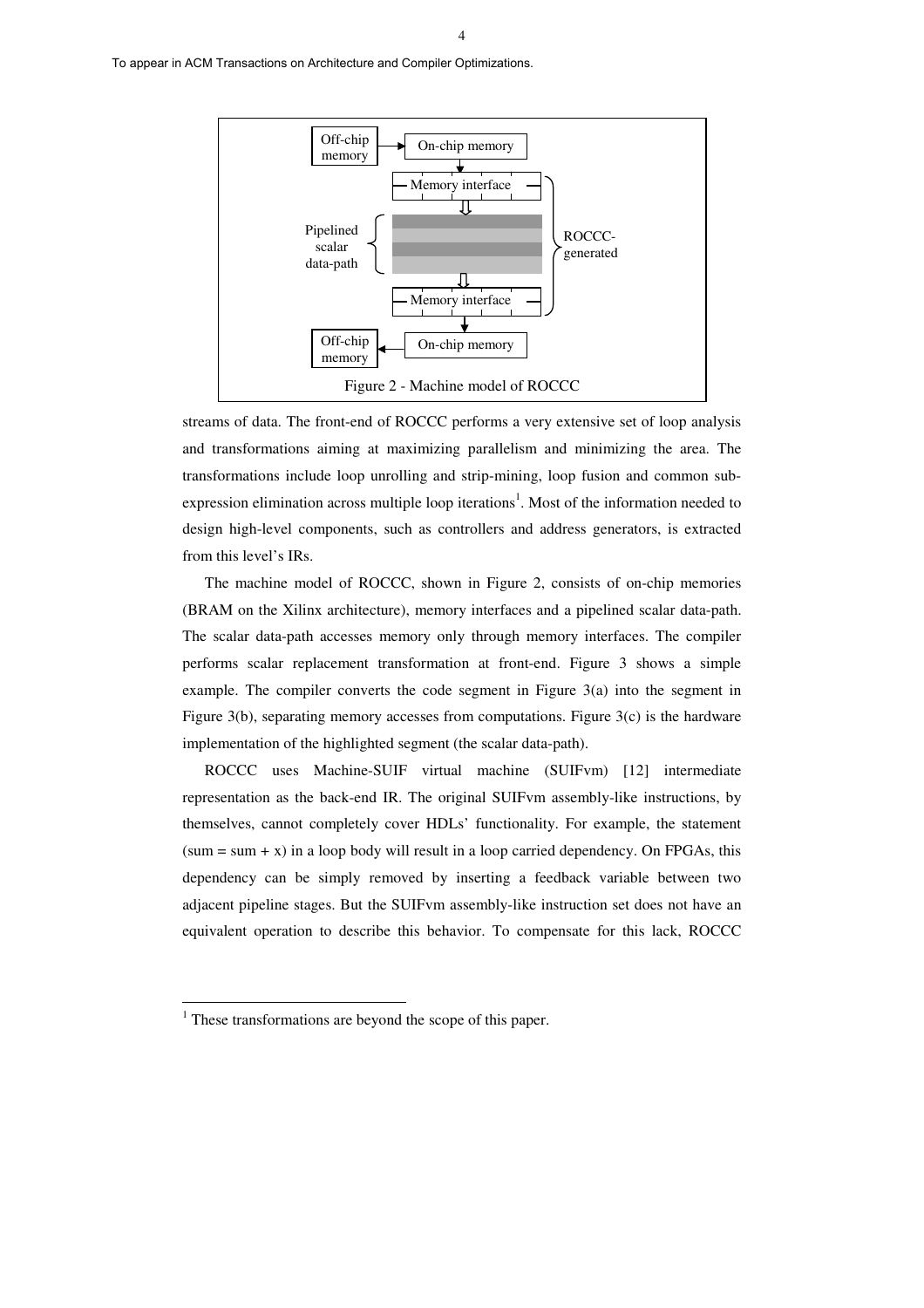

performs high-level data flow analysis at the front-end and the analysis information is transferred through pre-defined macros to assist the back-end hardware generation.

The front-end's optimized output is fed into Machine-SUIF to generate low-level IRs. Machine-SUIF is an infrastructure for constructing the back-end of a compiler. We modify Machine-SUIF's virtual machine (SUIFvm) Intermediate Representation (IR) [12] to build our data flow. All arithmetic opcodes in SUIFvm have corresponding functionality in IEEE 1076.3 VHDL, with the exception of division. Machine-SUIF's existing passes, like the Control Flow Graph (CFG) library [13], Data Flow Analysis library [14] and Static Single Assignment (SSA) library [15], provide useful optimization and analysis tools for our compilation system. After applying SSA, control flow graph information is visible and every virtual register is assigned only once.

After back-end analyses and optimizations, the compiler generates VHDL code. We rely on commercial tools, such as Synplicity [22], to synthesize the VHDL code generated by our compiler.

We constrain the source code that will be translated to hardware, which is loop nests, as follows: no pointers, no *break* or *continue* statements, and all memory addresses must be resolvable at compile-time.

## 3. DATA-PATH GENERATION

In terms of executing a loop in high-level languages, such as C, on reconfigurable fabric, FPGA's most significant advantages are its lack of pre-designed structure and its capacity for parallelism, both at the loop and instruction levels. One of its main weaknesses is the inefficiency of the automatic generation of custom control logic. For parallel loops, the main objectives of our data-path code generation are: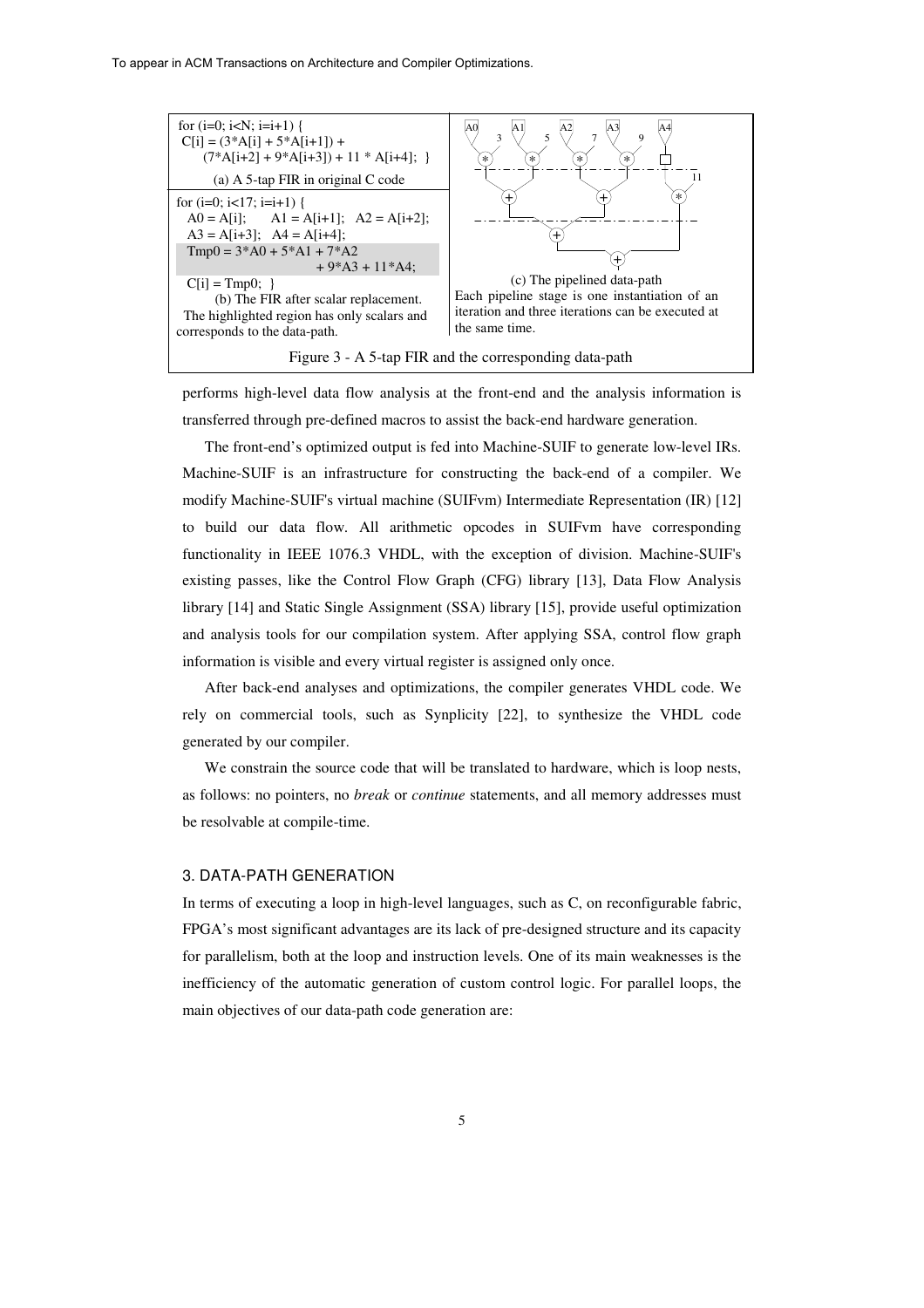To appear in ACM Transactions on Architecture and Compiler Optimizations.



- 1. Exploiting potential loop-level and instruction-level parallelism.
- 2. Simple control of the generated data-path.
- 3. Pipelining to achieve maximum throughput.

This section describes our approach for the compiler's data-path generation.

# 3.1 Preparation Passes

After applying scalar replacement and front-end dataflow analysis, the program, such as the code shown in Figure 4(c), is passed to Machine-SUIF. ROCCC performs circuit level optimizations and eventually generates the data-path in a modified version of the Machine-SUIF virtual machine intermediate representation. Figure 4(b) shows an accumulator after applying scalar replacement in C. The variable *sum* is detected as a recurrence variable and will be a feedback signal in hardware. Figure 4(c) shows the resultant code segment in C. The macros *ROCCC\_load\_prev()* and *ROCCC\_store2next()* implement the recurrence.

Macros are converted into ROCCC-specific opcodes. For example, *ROCCC\_load\_prev()* and *ROCCC\_store2next()* in Figure 4(c) are converted into instructions with opcodes *LPR* (load previous) and *SNX* (store next), respectively. *LPR* is implemented as a feedback wire and *SNX* is implemented as a register. This pair of instructions duplicates the variable of the present iteration to the next one and removes the loop carried dependency. Lookup-table macros are also converted into corresponding LUT instructions.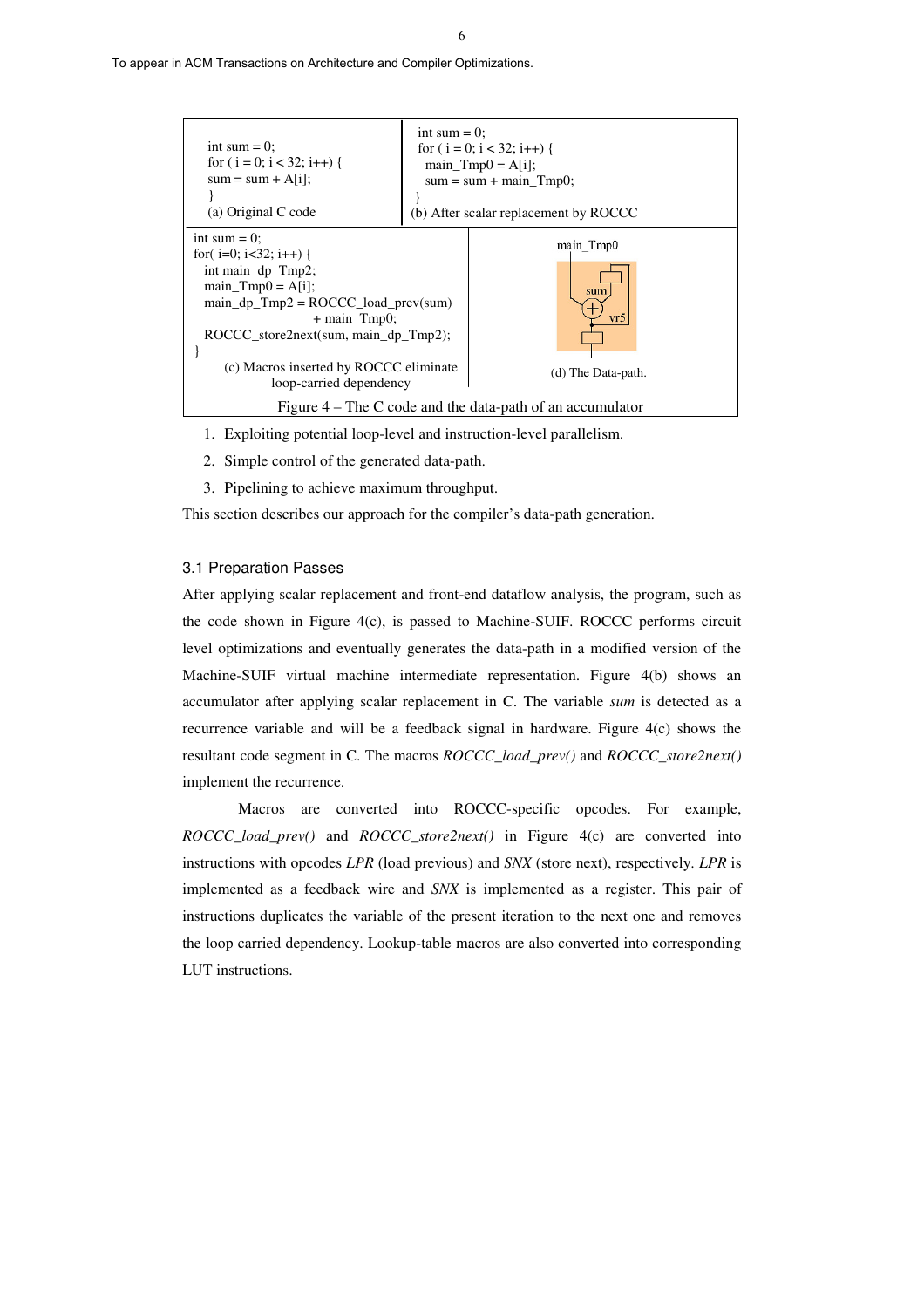## 3.2 Building the Data-Path

Each instruction that goes to hardware is assigned a location in the data-path. We add a new field, *[n],* as shown in Equation 1, into Machine-SUIF IR to record the location of each arithmetic, logic or register copying instruction in the data-path. We call this location the execution level. The higher level an instruction is located, the earlier it is executed.

 $[n][m]$  *add*  $$vr1.s32 < -$vr2.s32, $vr3.s32$  (1)

The compiler groups the instructions in each node into different execution levels to exploit instruction (operation) level parallelism. Instructions at the same level are executed simultaneously. Additional *mov* instructions are added where needed as passthrough nodes. Each instruction's location in the data-path satisfies the following requirements:

- If an instruction's source operand(s) is the live-in operand of this node, the instruction must be at the top level of the data-path. If an instruction's destination operand is the live-out operand of this node, the instruction must be at the bottom level of the datapath.
- An instruction's source operands are the destination operands of the instructions one level higher.
- If a live-in operand is also in the live-out operand set, it is copied down to the bottom level.
- Mux nodes are added to implement if-conversion. Latch nodes are added to copy live operands from a branch-node's preceding node down to their succeeding node. Alternative branches of the data-path have the same number of levels.

At this point, every level of the dataflow graph corresponds to the instantiation of one loop iteration. Superfluous *mov* instructions are eliminated by the synthesis tool.

ROCCC automatically places latches to pipeline a data-path. Each execution level is marked as either *latched* or *un-latched,* according to the estimated sum of the signal propagation delay from the most recently latched level, and the special timing requirement of some instructions. Another field, *[m]*, shown in Equation 1, is added to record the latch level of an instruction. At a given execution level all the instructions of that level are either latched or un-latched. All the operations between two latched levels are synthesized as one combinational circuit. Every latched level corresponds to one pipeline stage, and has a delay of one cycle. A parameterized controller is generated to clock the pipeline.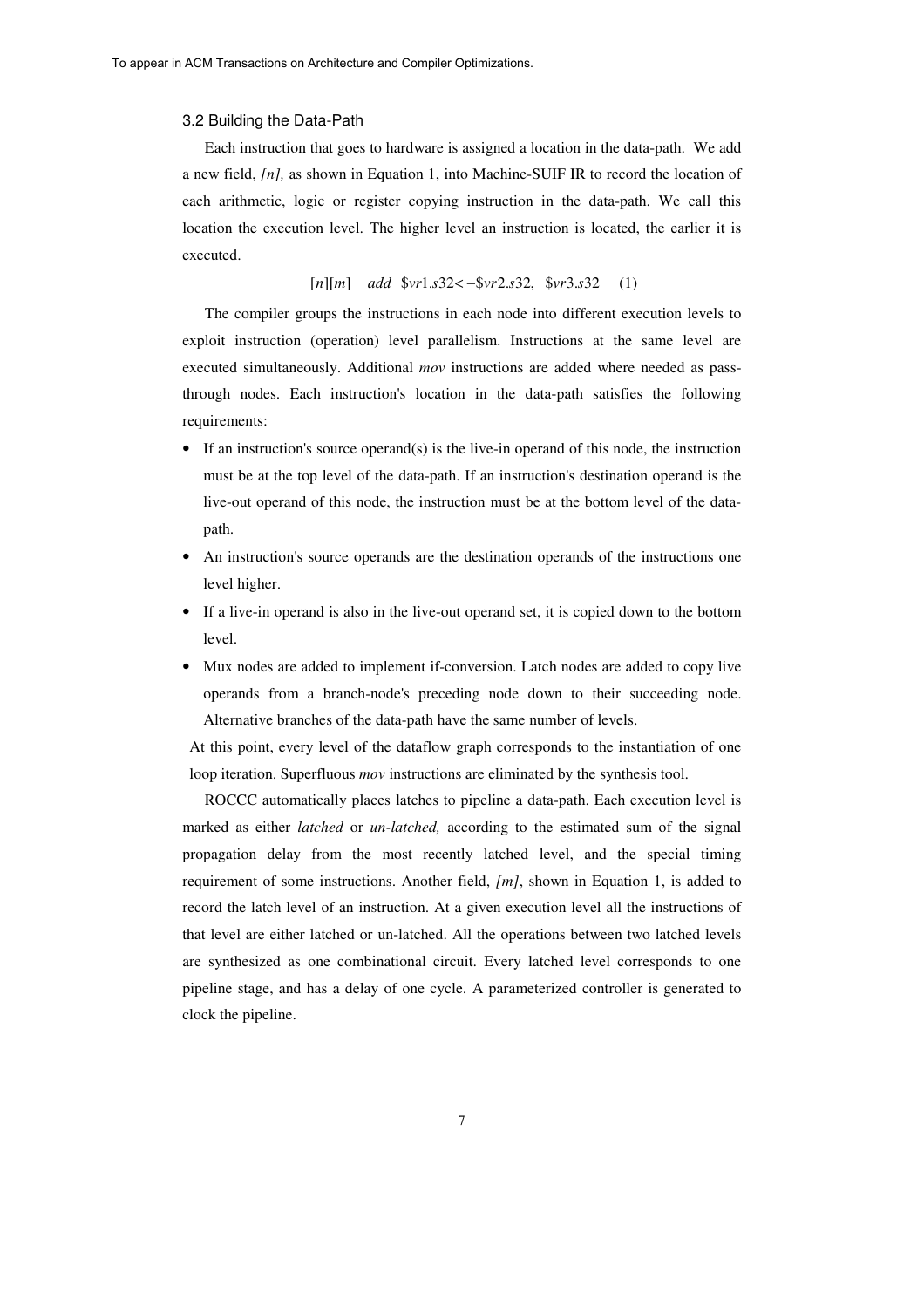ROCCC generates one VHDL component for each CFG node that goes to hardware. In a node, every virtual register is single assigned and is converted into wires in hardware. Arithmetic, logic and copying instructions become combinational or sequential VHDL statements according to whether they are latched or not. A *LUT* instruction invokes an instantiation of a lookup table component. If the lookup table is a pre-existing one, such as trigonometric or logarithmic function, the compiler automatically inserts the relevant values. Otherwise, the user provides the table entries, for example to describe a probability distribution function. In this case the compiler instantiates the lookup table as a regular *ROM* IP core unit in the VHDL code.

By adding more data types in Machine-SUIF, ROCCC supports any signed and unsigned integer and fixed-point type and size. The compiler infers the inner signals' bit size automatically from the arithmetic operations.

#### 3.3 Comparison with Xilinx IP cores

Two previous works have compared compiler generated to hand-written VHDL codes for SA-C [8] and StreamsC [5]. In both cases it was shown, independently and on different examples, that the hand-written VHDL achieved a clock frequency half as large as the compiler generated codes. Achieving a comparable clock rate is one of the objectives of ROCCC. We therefore compare the hardware performance generated from Xilinx IP cores and ROCCC-generated VHDL code. We use Xilinx ISE 5.1i and IP core 5.1i. All the Xilinx IP cores and ROCCC-generated VHDL code are synthesized targeting a Xilinx Virtex-II xc2v2000-5 FPGA. All the benchmarks in Table 1 are from Xilinx IP core, except the DWT engine that we wrote. The input and output variables of ROCCC equivalents have the same bit sizes as that of the IP cores.

*Bit correlator* counts the number of bits of an 8-bit input data that are the same as of a constant mask. *Mul\_acc* is a multiplier-accumulator, whose input variables are a pair of 12-bit data. *Udiv* is an 8-bit unsigned divider. *Square\_root* calculates a 24-bit data's square root. *Cos*'s input is 10-bit, its output is 16-bit. The arbitrary *LUT,* whose content can be defined by users in a text file before synthesis, has the same port size as that of *cos*. *FIR* is two 5-tap 8-bit constant coefficient finite impulse response filters, whose bus sizes are 16-bit. *DCT* is a one-dimensional 8-data discrete cosine transform. The input data size and output data size are 8-bit and 19-bit, respectively. For Xilinx IP *FIR* and *DCT*, multiplications with constants are implemented using the distributed arithmetic technique, which performs multiplication with lookup-table based schemes. Therefore, we set the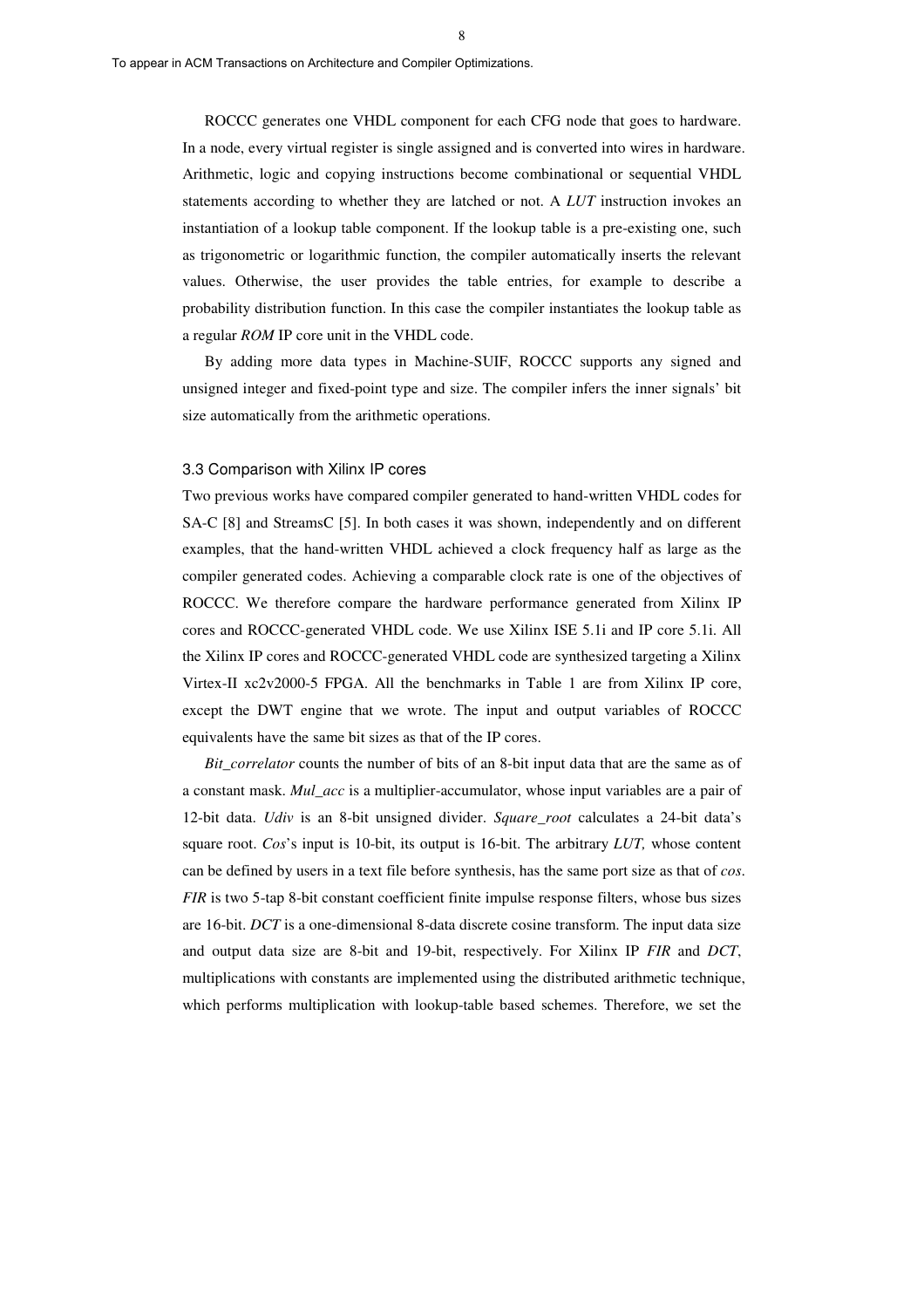|                      |       | Xilinx IP |         |          | <b>ROCCC</b> |         |        |       |
|----------------------|-------|-----------|---------|----------|--------------|---------|--------|-------|
|                      | Clock | Delay     | Area    | Clock    | Delay        | Area    |        |       |
| Example              | (MHz) | (cycl)    | (slice) | (MHz)    | (cycl)       | (slice) | %Clock | %Area |
| bit correlator       | 212   |           | 9       | 144      | 2            | 19      | 0.679  | 2.11  |
| mul acc              | 238   |           | 18      | 238      |              | 59      | 1.00   | 3.28  |
| udiv                 | 216   | 11        | 144     | 272      | 25           | 495     | 1.26   | 3.44  |
| square root          | 167   | 25        | 585     | 220      | 37           | 1199    | 1.32   | 2.05  |
| COS                  | 170   |           | 150     | 170      |              | 150     | 1.00   | 1.00  |
| <b>Arbitrary LUT</b> | 170   |           | 549     | 170      |              | 549     | 1.00   | 1.00  |
| <b>FIR</b>           | 185   | 17        | 270     | 194      | 1            | 293     | 1.05   | 1.09  |
| <b>DCT</b>           | 181   | 20        | 412     | 133      | 2            | 724     | 0.735  | 1.76  |
| DWT*                 | 104   |           | 1464    | 101      | 3            | 2415    | 0.971  | 1.65  |
|                      |       |           |         | Average: |              | 1.001   | 1.93   |       |

Table 1 - A comparison of hardware performance from Xilinx IPs and ROCCCgenerated VHDL code. (\*DWT code is handwritten.)

synthesis option *'multiplier style'* as *'LUT'* for the ROCCC-generated *DCT* and *FIR*. The second through the fourth column of Table 1 show Xilinx IP cores' clock rate, delay in clock cycle, and device utilization, respectively. The fifth through the seventh column show ROCCC's corresponding performance. %Clock is the percentage difference in clock rate of ROCCC-generated VHDL compared to Xilinx IP. %Area is the percentage difference in area of ROCCC-generated VHDL compared to Xilinx IP.

*Bit-correlator, udiv* and *square root* consist of a large number of bit manipulation operations, which for the C language is not well suited to express. This is the major source of the performance difference. Xilinx *mul\_acc* IP has a control input signal *nd (new data)* whose Boolean value *true* indicates the present data is valid. In C code, we describe the equivalent behavior using an *if-else* statement whose condition evaluates the Boolean input *nd*, requiring extra nodes and latches to be added to support the alternative branch, consuming extra area. (We also tried changing this C code simply by multiplying *nd* with the new input data instead of using the *if-else* statement. Though one more multiplier was used, the overall area and clock rate performance was better than that listed in Table 1. Obviously, that is not a compile level optimization, but it does show one of the advantages of high-level synthesis: ease of algorithm level optimizations). In terms of lookup tables, the ROCCC-generated VHDL code instantiates Xilinx IP cores, so they have exactly the same performance. In Xilinx Virtex-II, 10-bit-input-16-bit-output *cos/sin* lookup table stores only half wave, which is one of the reasons that this *cos/sin*  lookup table utilizes less area compared with the arbitrary ROM lookup table with the same port size. *Fir* operates on an array: basically, a 5-data element window slides over the one-dimensional array, and ROCCC generates a smart buffer to reuse the previous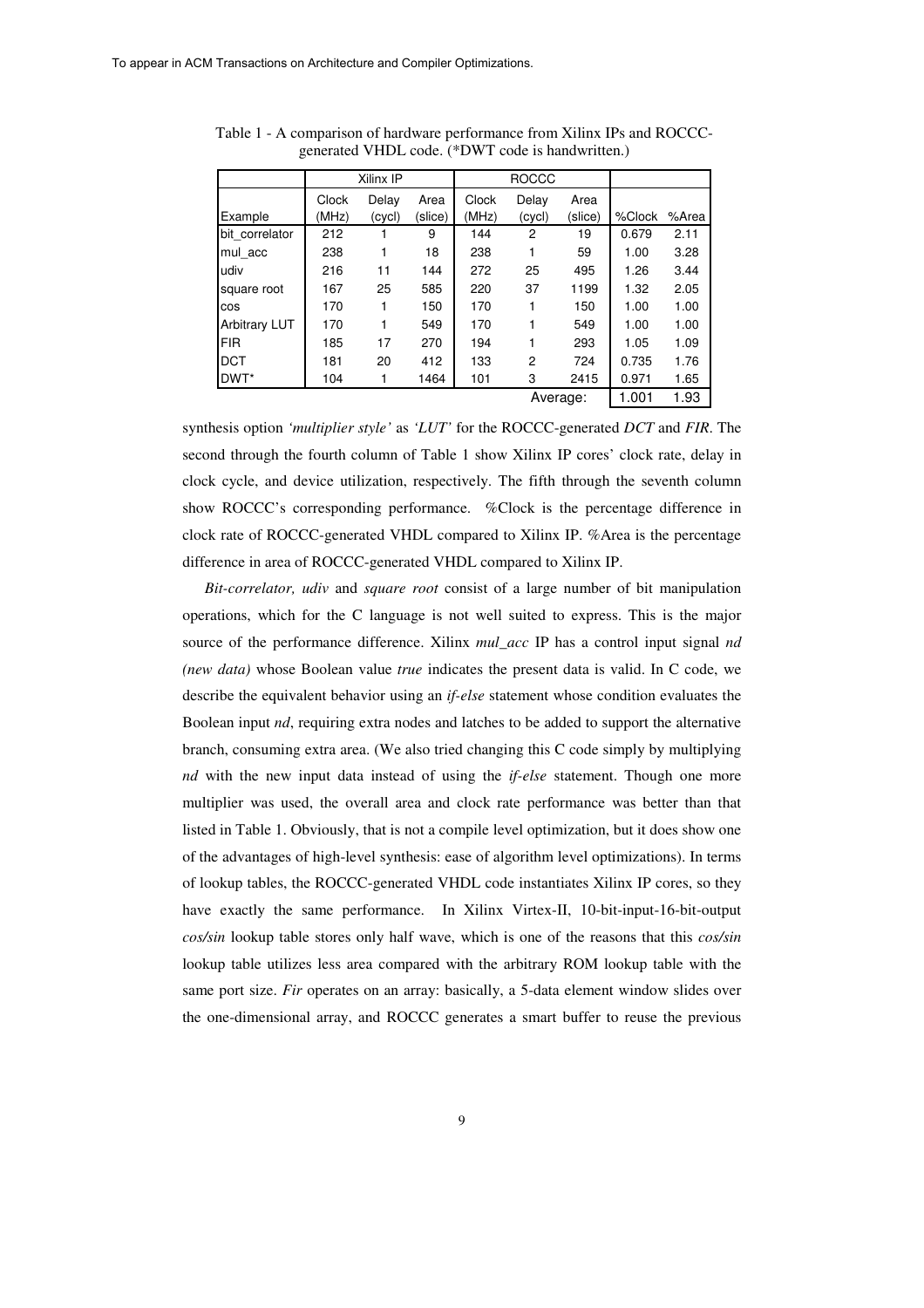input data. The *FIR*'s data-path consists of multipliers and adders with no branch. ROCCC fits this type of algorithm and gets comparable performance with IP cores. The IP core has several handshaking signals. The ROCCC-generated *FIR* does not have those handshaking signals since its data communication method with outside is known at compile time. Like *FIR*, *DCT* has high computational density and no branch. The throughput of Xilinx DCT IP is one output data element per clock cycle, while ROCCC's throughput is eight output data elements per clock cycle. Therefore, though ROCCCgenerated DCT runs at a lower speed (73.5%), the overall throughput of the ROCCCgenerated circuit is higher. Both ROCCC DCT and Xilinx IP DCT exploit the symmetry within the cosine coefficients. The last row in Table 1 shows an implementation of a twodimensional (5, 3) wavelet transform engine, which is the standard lossless JPEG2000 compression transform. This DWT engine includes the address generator, smart buffer and data-path. The ROCCC-generated circuit is compared with a handwritten one.

We derive the bit-width information based only on port size and opcodes. More aggressive bit-width narrowing transformations, performed by users and/or the compiler, may further reduce device area utilization.

## 3.4 The Data-path Generation and the Control of a While-loop

A while-loop is an inherently sequential construct that is not usually considered a candidate for mapping to hardware. However, often signal and image processing algorithms have a while-loop nested in a parallel for-loop or vice versa. The internal structure of a von Neumann processor is tailored for the execution of sequential codes, and can therefore easily support the execution of a while-loop. A spatial implementation,

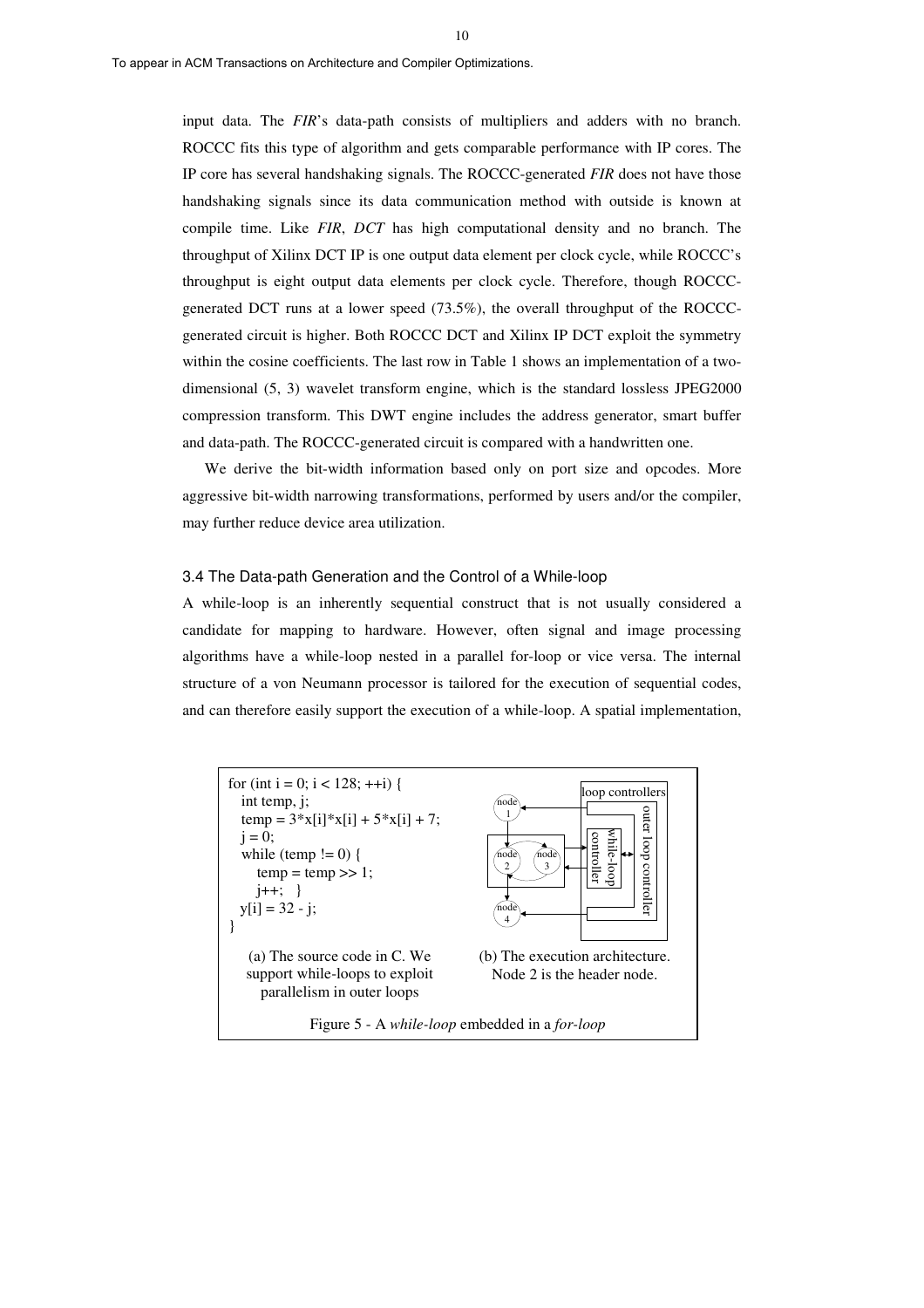however, lacks a program counter, so the compiler must generate a simple yet efficient customized control structure for each while-loop. Figure 5 (a) shows an example in C, in which the main computational burden is in the multiplication that squares *x[i]*. In order to put the whole for-loop in hardware, we need to also support the inner while-loop in hardware. While-loops usually cannot be unrolled and their implementation must support feedback of variables between iterations.

In Figure 5, nodes 2 and 3 correspond to the while-loop: at the bottom of node 2, there is a branch instruction to assert whether the loop body, node 3, should be executed or not. Node 2 is called the header node of a while-loop. The loop controller consists of two sub-controllers, the while-loop controller, and the outer loop controller.

The controller first activates the while-loop's predecessor node(s) - for example, node 1 in Figure 5 (b). In the predecessor nodes, multiple loop iterations are instantiated since each level corresponds to one iteration and we have assumed no loop dependency. Once the earliest iteration reaches the bottom of node 1, the controller halts node 1 and activates node 2. The while-loop controller here does not activate the whole data-path of node 2: rather, it activates the while-loop data-path from top to bottom, stage by stage. The while-loop branch instruction, which is at the bottom level of node 2, generates the assertion *loop\_again* signal to the while-loop controller. After the execution of the branch instruction in the header node, the controller evaluates the *loop\_again* signal from the data-path to determine whether to enter the loop body or the successor node following it. If the *loop* again is set, the controller signals the while-loop body to execute, after which, the controller rewinds to execute the header node again. If, instead, the *loop again* signal is clear, the controller halts the while-loop body and activates the while-loop's successor node as it did to the predecessor nodes. The loop controllers are written in synthesizable VHDL with heavy use of generics. These generics describe the length of the while-loop data-path and that of the outer for-loop, the while-loop's location relative to the outer loop, and the location of the branch instruction of the while-loop.

The most significant difference between a while-loop data-path and the rest of the outer for-loop data-path is that the former has to deal with feedback variables from the while-loop body nodes to the header node. In order to simplify the controller, ROCCC forces all feedback variables to be assigned in the bottom while-loop body node. Otherwise, the variable is copied down to the bottom node. We create a new instruction in the Machine-SUIF virtual machine instruction set, FOI (feedback or initialization). The instruction format of FOI is as following.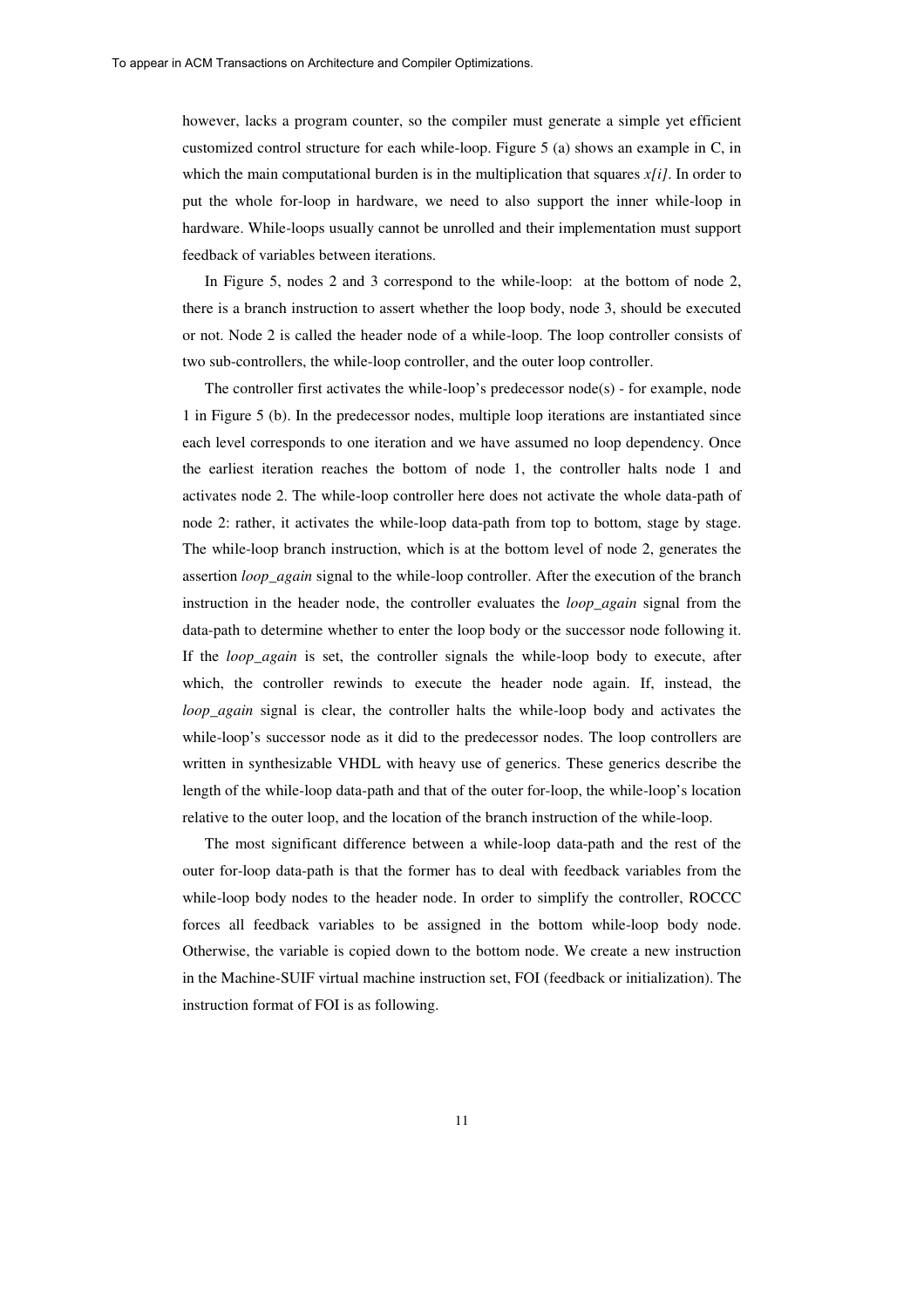To appear in ACM Transactions on Architecture and Compiler Optimizations.

$$
foi \$vr1s32 < - \$vr2s32, \$vr3s32 \quad (2)
$$

This instruction only appears on the top of a while-loop's header node. When executed, it evaluates signal *FOI\_i*, which comes from the while-loop controller. If *FOI\_i*  is clear, the destination operand equals the first source operand; otherwise, the destination operand equals the second source operand. The hardware implementation of instruction *FOI* is a multiplexer. The first time a header node is executed, the controller signals the *FOI* instructions (multiplexers in hardware) to select the upper node's output variables. From then on, the controller signals the *FOI* instructions to select the feedback variables. The *FOI* instruction is also used to copy constant variables from a while-loop's predecessor node to the while-loop body.

|                      | Description                                                                                                                                                | Source code                                                                                                                                                                                                                                                                                                    |  |  |  |  |
|----------------------|------------------------------------------------------------------------------------------------------------------------------------------------------------|----------------------------------------------------------------------------------------------------------------------------------------------------------------------------------------------------------------------------------------------------------------------------------------------------------------|--|--|--|--|
| GCD<br>_ifelse       | The segment calculates the<br>greatest common divisor using<br>if-else statement.                                                                          | $a = x$ ; $b = y$ ;<br>while $(a != b)$ {<br>if $(a > b)$ $a = a - b$ ;<br>else $b = b - a$ ; }<br>$gcd = a;$                                                                                                                                                                                                  |  |  |  |  |
| <b>GCD</b><br>minmax | The segment calculates the<br>greatest common divisor using<br>min() and max() macros.                                                                     | $a = x$ ; $b = y$ ; $min = x$ ; $max = y$ ;<br>while $(a != b)$ {<br>$min = ROCCC\_min(a, b);$<br>$max = ROCCC_max(a, b);$<br>$a = min;$ $b = max - min;$<br>$gcd = min$ ;                                                                                                                                     |  |  |  |  |
| Dif_equi             | The algorithm numerically<br>obtains y in equation<br>$\frac{d^2y}{dx^2} + 3x\frac{dy}{dx} + 3y = 0$<br>where $x$ starts from $x$ in to a<br>with step dx. | $u = u$ <sub>in</sub> ; $x = x$ <sub>in</sub> ; $y = y$ <sub>in</sub> ;<br>$u1 = u$ ; $x1 = x$ ; $y1 = y$ ;<br>while $(x < a)$ {<br>$x1 = x + dx$ ; $u1 = u - 3 * dx * (u * x + y)$ ;<br>$y1 = y + u * dx$ ; $x = x1$ ; $y = y1$ ; $u = u1$ ; }<br>$x_{out} = x1$ ;<br>$y_$ out = $y_1$ ;<br>$u_$ out = $u1$ ; |  |  |  |  |
|                      | The algorithm numerically<br>solves equation<br>Integ_equi $\int^y \cos^2 x dx = const$                                                                    | $sum = 0$ ; $x = a$ ;<br>while (sum $<$ const) {<br>$temp = cos(x)$ ; sum = sum + temp*temp;<br>$x = x + 1;$<br>$y = x$ ;                                                                                                                                                                                      |  |  |  |  |
| Bisect-<br>root      | Using bisection method, the<br>algorithm finds the root of<br>equation $x^2 - 60x + 500 = 0$<br>in the range of [a, b].                                    | $a1 = a$ ; $b1 = b$ ; $mid = a1$ ;<br>while ( $\text{ROCCC}_abs(b1-a1) > 1$ ) {<br>$mid = (b1 + a1) >> 1;$<br>right_root= $(b1*b1)-(60*b1)+500;$<br>$mid\_root=(mid*mid)-(60*mid)+500;$<br>if((right_root*mid_root)>0)<br>$b1 = mid;$<br>else<br>$a1 = mid;$<br>$\rightarrow$<br>$root = mid$ ;                |  |  |  |  |

Table 2 - Description and source code of the *while* loop examples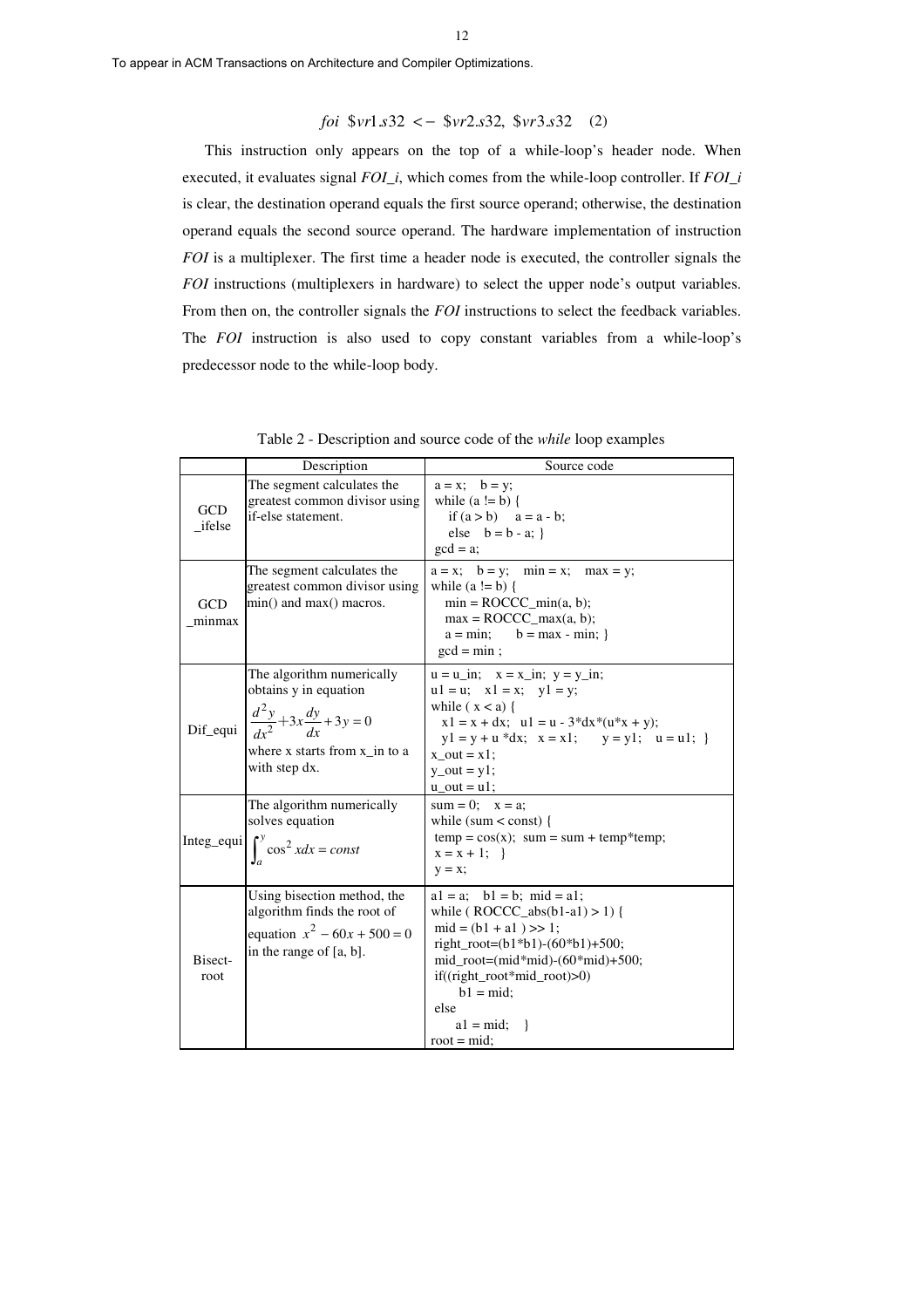

#### 3.5 While-loop examples

Table 2 lists five examples having a while-loop inside a for-loop. Figure 6 shows the IR and data-path of the Bisect root example.

Table 3 shows the place-and-route results and execution results from simulation. The bit size of *Integ\_equi* is 10-bit and all the other examples' signals are 32-bit. The last column is the number of cycles per iteration. In *GCD\_ifelse* the *if-else* statement is converted by ROCCC: both branches execute and the predicate selects the outcome.

|              | Area<br>(slices) | Multpl<br>(18x18) | $C \n  loc k$<br>(M H z) | cycle per<br>iteration |
|--------------|------------------|-------------------|--------------------------|------------------------|
| GCD ifelse   | 275              |                   | 69.9                     |                        |
| GCD minmax   | 191              |                   | 76.7                     |                        |
| $Diff_equi$  | 370              | 12                | 40.9                     |                        |
| $Integ_equi$ | 140              |                   | 56.5                     |                        |
| Bisect root  | 590              |                   | 51.1                     |                        |

Table 3 – The hardware performance of the *while-loop* examples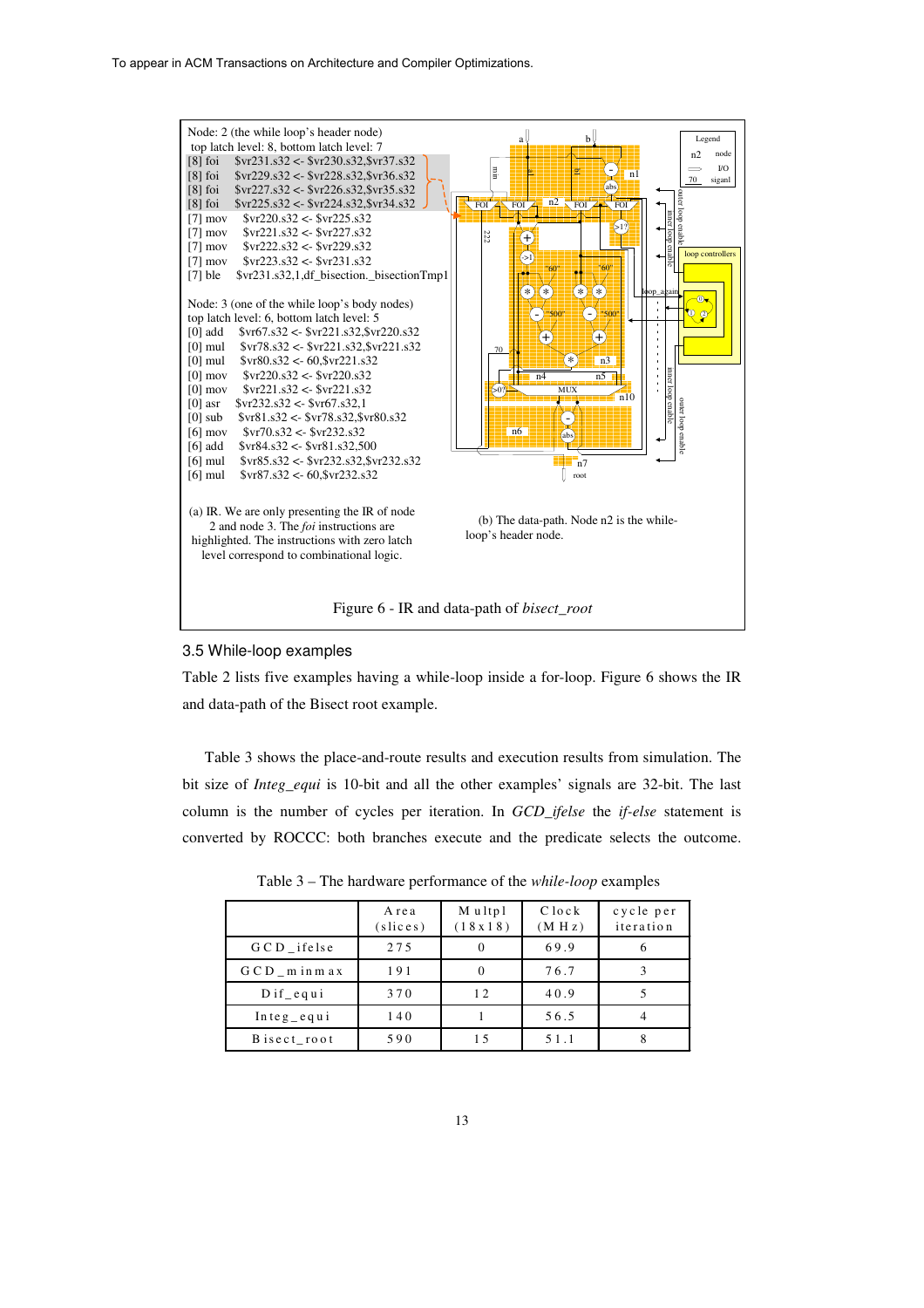

*GCD\_minmax,* on the other hand, utilizes predefined macros to pick *min* and *max* values. These macros, instantiated as RTL VHDL function calls in the generated VHDL code, are more efficient. *GCD\_minmax*'s generated data-path is shorter and takes fewer clock cycles compared with *GCD\_*ifelse with no pipeline idle cycles.

#### 4. INPUT DATA REUSE

Signal, image, and video processing are among the primary target applications of reconfigurable computing. Window operators are frequently used in these applications. Examples include FIR (finite impulse response) filters in signal processing, edge detectors, erosion/dilation operators and texture measures in image/video processing. All these window operators have similar calculation patterns — a loop or a loop nest operates on a window of data (in other word, a pixel/sample and its neighbors), while the window slides over an array, as shown in Figure 7 (a). In most cases, these window operators are do-all for-loops and their data-paths can be generated using the approach presented in the previous section.

However, in order to take advantage of the high-throughput of the data-path, input data has to be organized and fed in efficiently. Figure  $7(b)$  shows a five-tap FIR filter example code in C. B[i] is the filter's output and  $A[i]$  is the input. C0, C1, C2, C3 and C4 are the filter's constant coefficients. In the previous section we already showed that the throughput of the compiler-generated data-path is one-iteration per clock cycle. However, if a reconfigurable computing compiler performs a straightforward hardware generation, the functional unit would need to access all five input data values in the current window. This would require a large amount of memory bandwidth and involve pipeline bubbles in the data-path.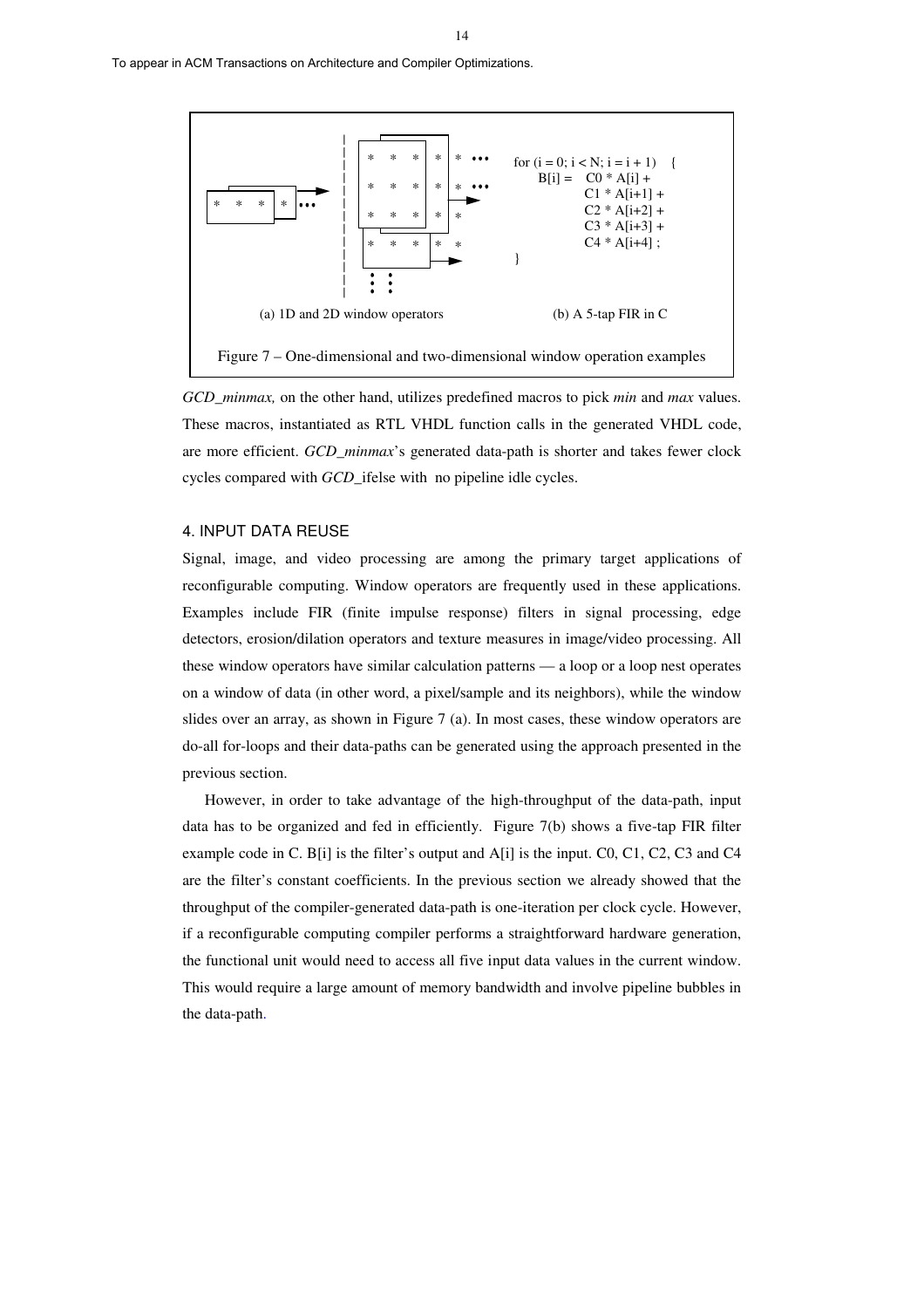

Balancing computation with I/O has been considered a critical factor of the overall performance for quite some time [17]. When a high-density computation is performed on a large amount of input data, as the case in window operations, data I/O often dominates the overall computation performance. For instance, for the window operations reported in [7], the general-purpose CPU performed 64X to 112X more load operations per pixel than a hand-crafted circuit on an FPGA. Therefore, in order to achieve high performance, a reconfigurable computing compiler needs to generate *smart* hardware in HDL to reduce the memory bandwidth pressure by exploiting data reuse whenever possible. We call this piece of synthesizable HDL module *smart buffer.* The compiler must implement the smart buffer tailored for the applications, and schedule the buffer's reads and writes.

## 4.2 Execution Architecture and Code Analysis

In window-based operations, the input and output arrays (or streams) are separate and therefore there is no loop-carried dependency on a single array.

An execution architecture of window operators is shown in Figure 8. The ROCCC framework is not board-specific in that it does not assume a pre-set number of memory modules connected to the FPGA. The data communication engine between the on-chip block RAMs and the inter-chip data streams is not part of the ROCCC code generation. The loop has *n* input arrays and *m* output arrays. If *n* is equal to one, the compiler generates a single-mode smart buffer. Otherwise, it generates multi-mode smart buffers. Each input/output array of a loop corresponds to an input/output memory. One of the most important characteristics of window operations is that the compiler can decouple the memory accesses from the computations and thereby can maximize data reuse. Every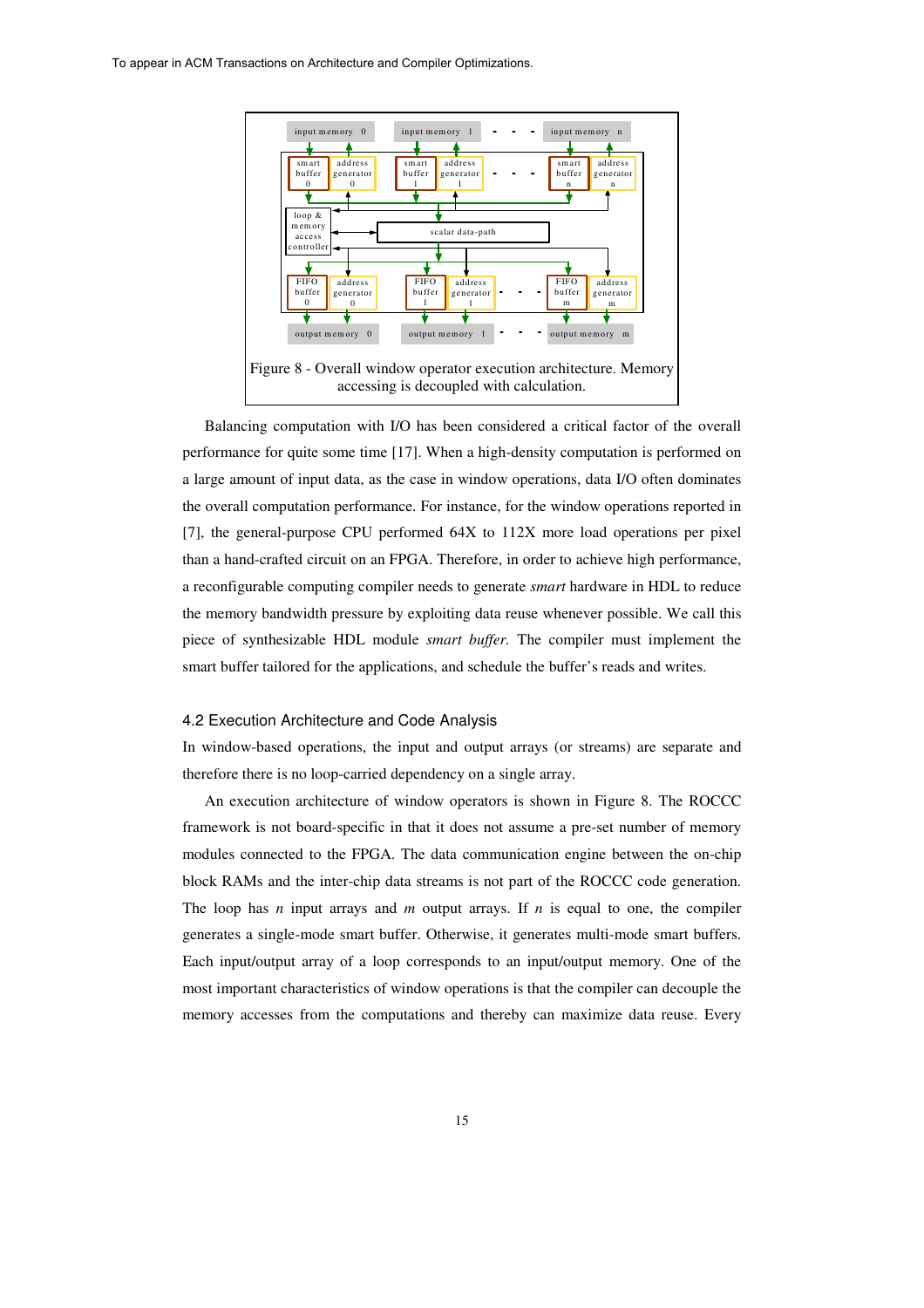To appear in ACM Transactions on Architecture and Compiler Optimizations.



input memory or output memory is connected to a compiler-generated smart buffer, or a compiler-generated FIFO (first-in-first-out) buffer, respectively. The compiler performs scalar replacement on the loop body in the front-end. Therefore in Figure 8 the data-path, by itself, does not access memory directly. The address generators are VHDL libraries. The input address generator generates memory load addresses and feeds the addresses to the on-chip block memory. The smart buffer gets the input data streams from the block memory, exploits data reuse and makes the data of the *current window* available to the data-path. In other words, the smart buffer collects/reuses the input data of one iteration and exports them into the data-path at the same time. In this way, the computation and memory access are decoupled. The write buffer collects the results from the data-path and presents it to the output memory. The output address generator generates memory store addresses.

A one-dimensional example algorithm and a two-dimensional example algorithm are shown in Figure 7(b) and Figure 9, respectively. We use them to explain how the ROCCC compiler generates smart buffer. For the algorithm in Figure 9, the output pixel is the difference between the output of the low-pass filter (upper part in Figure 9) and the

```
for(i = 1; i < 62; i = i + 2) {
 for(j = 1; j < 62; j = j + 2) {
  C[i-1][j-1] = (A[i-1][j-1] + A[i-1][j] + A[i-1][j+1] + A[i][j-1] + A[i][j+1] + A[i+1][j-1] + A[i+1][j] + A[i+1][j+1]A[i+1][j+1]) \gg 3 + (A[i][j] \gg 1) - B[i-1][j-1];C[i-1][j] = (A[i-1][j] + A[i-1][j+1] + A[i-1][j+2] + A[i][j] + A[i][j+2] + A[i+1][j] + A[i+1][j+1] +A[i+1][j+2] \gg 3 + (A[i][j+1] \gg 1) - B[i-1][j];C[i][j-1] = (A[i][j-1] + A[i][j] + A[i][j+1] + A[i+1][j-1] + A[i+1][j+1] + A[i+2][j-1] + A[i+2][j] +A[i+2][j+1] >> 3 + (A[i+1][j]>>1) - B[i][j-1];C[i][j] = (A[i][j] + A[i][j+1] + A[i][j+2] + A[i+1][j] + A[i+1][j+2] + A[i+2][j] + A[i+2][j+1] +A[i+2][j+2]) >> 3 + (A[i+1][j+1]>>1) - B[i][j]; } 
  } 
                             Figure 10 - Motion detection C code 
2 x 2 unrolled loop for the algorithm in Figure 9. Array A and B correspond to input 
            memory banks, and array C correspond to output memory bank.
```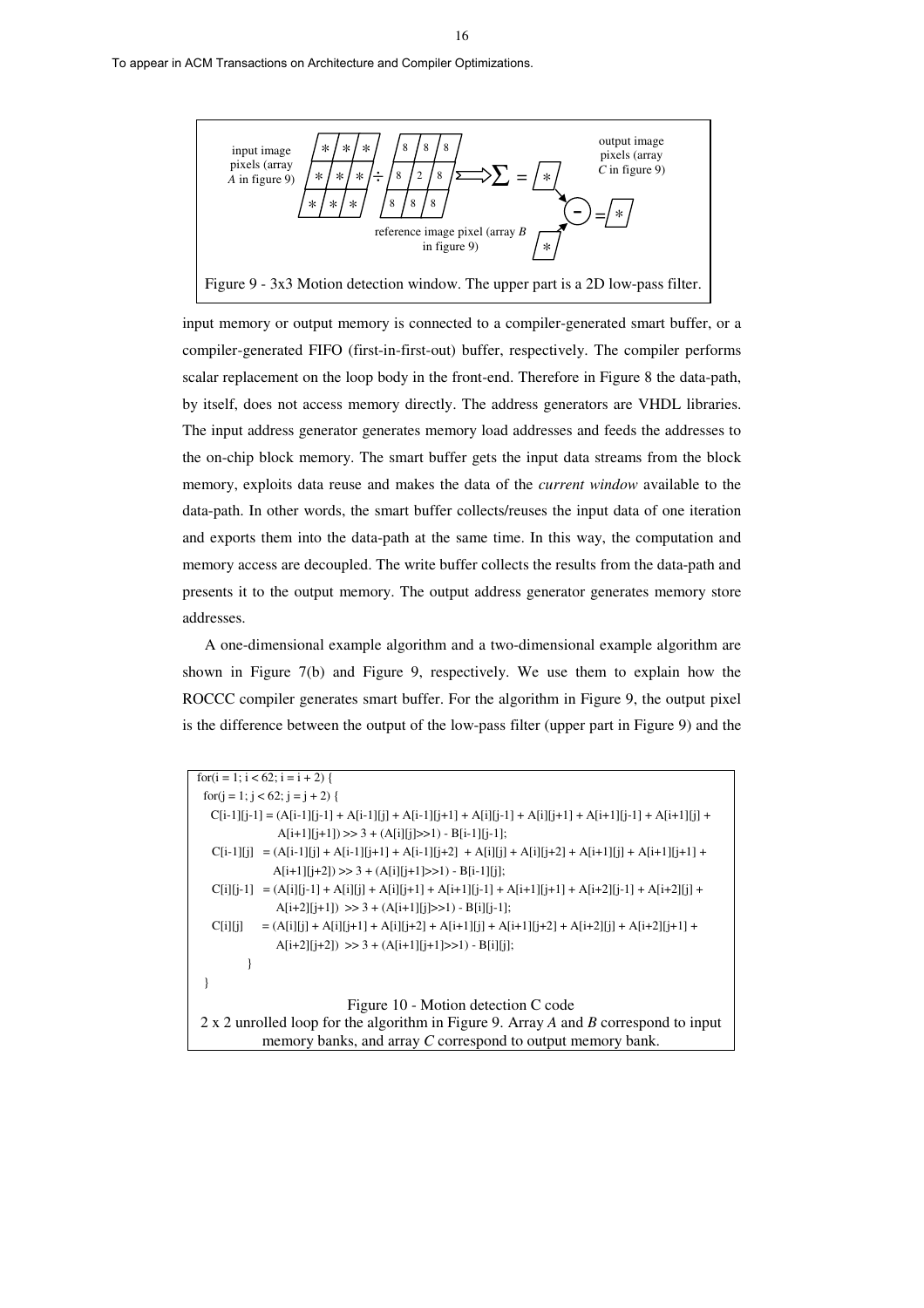pixel of the reference image. Figure 10 gives the unrolled C code before undergoing scalar replacement. The compiler walks through all the memory references in the SUIF IR and confirms that there is no array being both read and written. The compiler also checks the following constraints.

- 1. Loop counters are assigned and updated only in the loop statements.
- 2. Each loop counter determines the memory address calculation in only one dimension.

# 4.3 VHDL Code Generation

Figure 11 shows the registers of the FIR filter [Figure 7 (b)]'s one-dimensional smart buffer. In this figure, we assume that the memory I/O bus is 32-bit and the data width is 8-bit. In order to fully utilize memory bandwidth, we unroll the for-loop four times. The unrolled for-loop body has four copies of the original loop body. Now each iteration reads eight contiguous array elements, but the stride between two iterations is four  $(i = i +$ 4). The smart buffer has eight elements. In Figure 11, subfigures (1) through (3) show the smart buffer's status from clock cycle one through clock cycle four. At cycle two, the smart buffer gets the first four data. At cycle three, the smart buffer collects the eight data elements needed for the current iteration and exports them to the data-path initiatively. Notice that also at cycle three, the left-most four elements are killed to reclaim space for *word 2*. At cycle four, *window 1* starts from the right-most four elements in the buffer. The ROCCC compiler generates both the registers and the logic to schedule the registers'

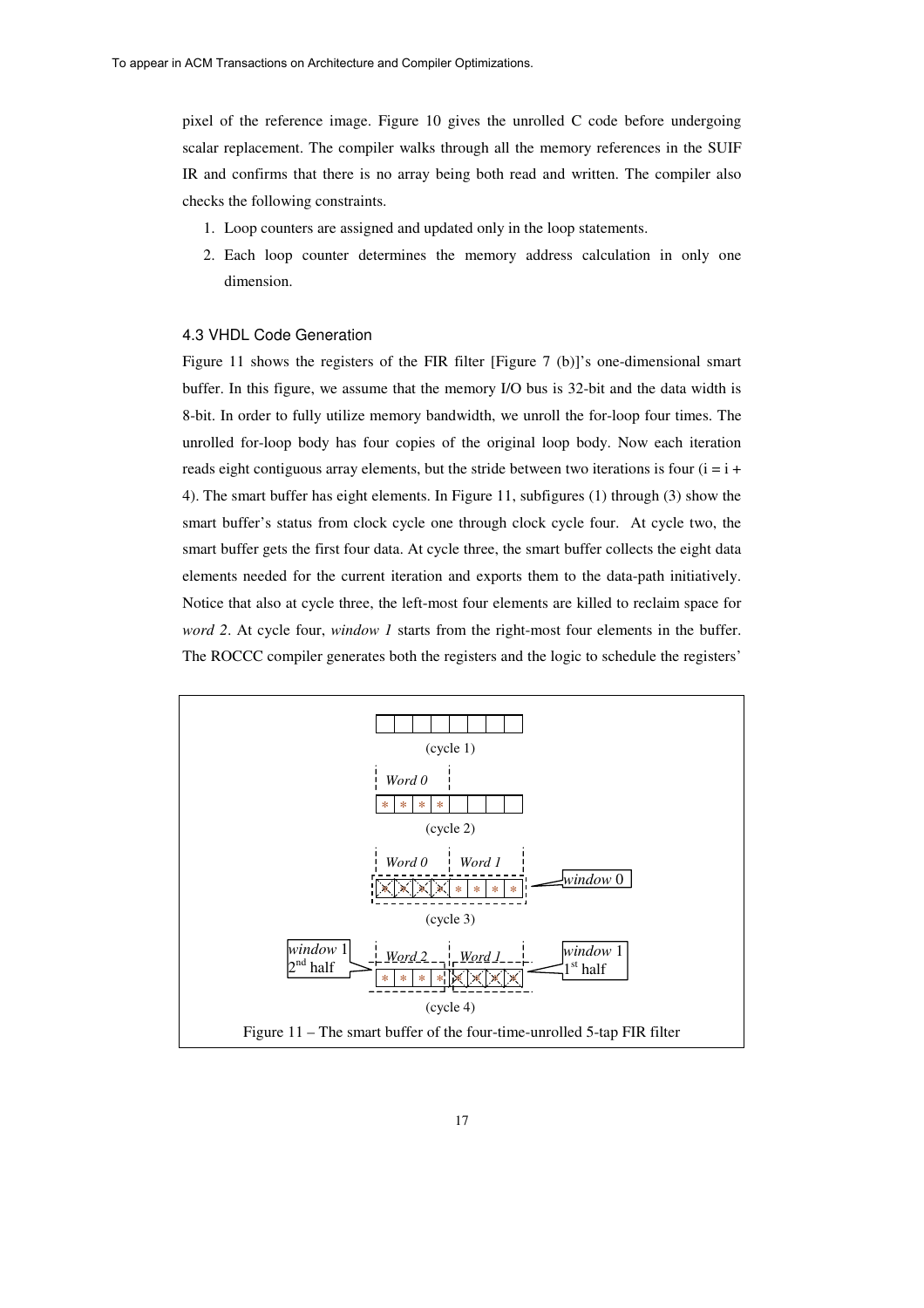#### action.

In this subsection we present ROCCC's approach to the generation of efficient VHDL code for the smart buffers and related components. The goal is to minimize run-time control calculation and maximize input data reuse.

## *4.3.1 Address Generation*

Window operations have one or more windows sliding over one or more arrays. Both the read and the write array addresses are known are compile time. We also assume that the on-chip memory read latency is known<sup>2</sup>.

Consider the code in Figure 10 as an example. According to the memory load references and the loop unrolling parameters, the following parameters are known at compile time:

- 1. Starting and ending addresses
- 2. The number of clock cycles between two consecutive memory accesses
- 3. The unrolled window's size
- 4. The unrolled window's strides in each dimension
- 5. The array's row size
- 6. The starting address-difference between two adjacent outer-loop iterations.

In Figure 8, each smart buffer has an address generator to generate the loading address stream to the input memory bank. These address generators are parameterized finite state machines (FSMs) in VHDL. Figure 12 shows the loading address stream of the two-



<sup>&</sup>lt;sup>2</sup> This is not an unusual assumption in FPGA design.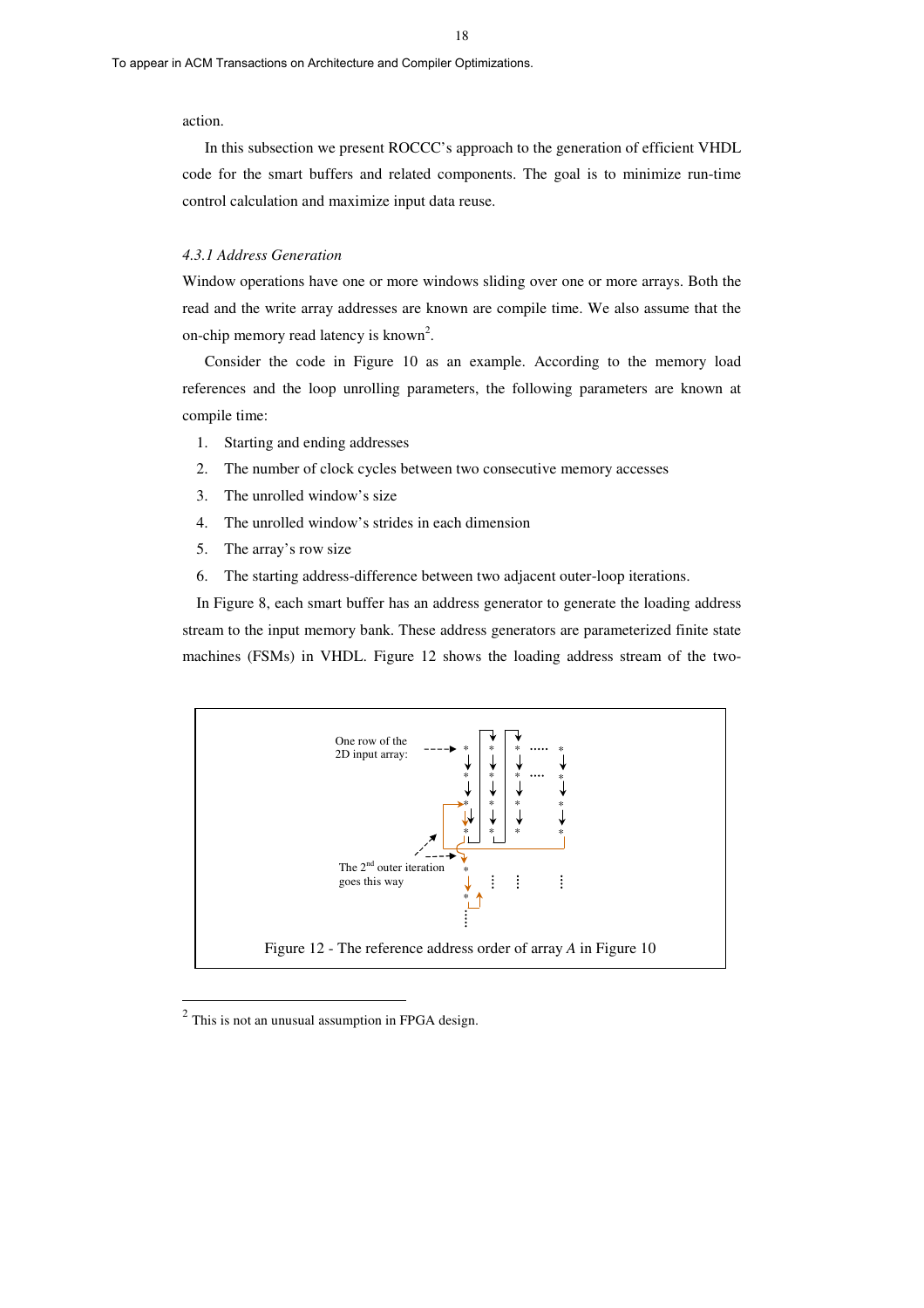dimensional array *A* in Figure 10. An address generator does not produce all the loading addresses of the corresponding array for the current iteration; rather, it only produces the new data's addresses. The remaining recently loaded data are already in the smart buffer. In Figure 12, the input data needed by each outer-loop iteration are loaded only once. But there are overlaps between adjacent outer iterations since we cannot afford a smart buffer to hold whole rows of data. Notice that the first inner-loop iteration of each outer-loop iteration might read more columns of data compared with other inner-loop iterations because for the first iteration all the loads are new. We call these extra new columns warm-up columns.

 In the case of the data-path producing output data at a higher rate than the loading rate from the input memory, and the output memory bandwidth is limited, the loading address generator has to slow down its address stream to balance the I/O throughput by inserting extra idle cycles after each iteration's loading. All these analyses can be done at compiletime and thereby simplify the controller.

The VHDL generics of an address generator include:

- The number of *warmup\_columns* (the number of *warmup\_data* for onedimensional address generators.).
- The number of new columns per iteration (the number of new data per iteration for one-dimensional address generators.).
- The number of cycles to halt between iterations. This parameter might be zero. These halt cycles are inserted to balance the I/O throughput between input memories and output memories.
- The number of loads per outer-loop, the number of data per row, and the address difference between two adjacent outer-loop iterations' upper-left-most loads. These parameters only apply to two-dimensional address generators.

With the above parameters, each input memory's address generator is able to generate the address stream of the current iteration's new data, and each output memory's address generator can generate the corresponding storing addresses for the current iteration's output data. Once the generation of the current iteration's address stream is done, all address generators check if the loop and memory access controller has issued the next iteration, and act accordingly. For two-dimensional-array cases, the above parameters also ensure that the loading address generators are able to determine when a new outerloop iteration starts, and wait until then to flush the smart buffers. Notice that all loading address generators have to flush the smart buffers though the *loop and memory access*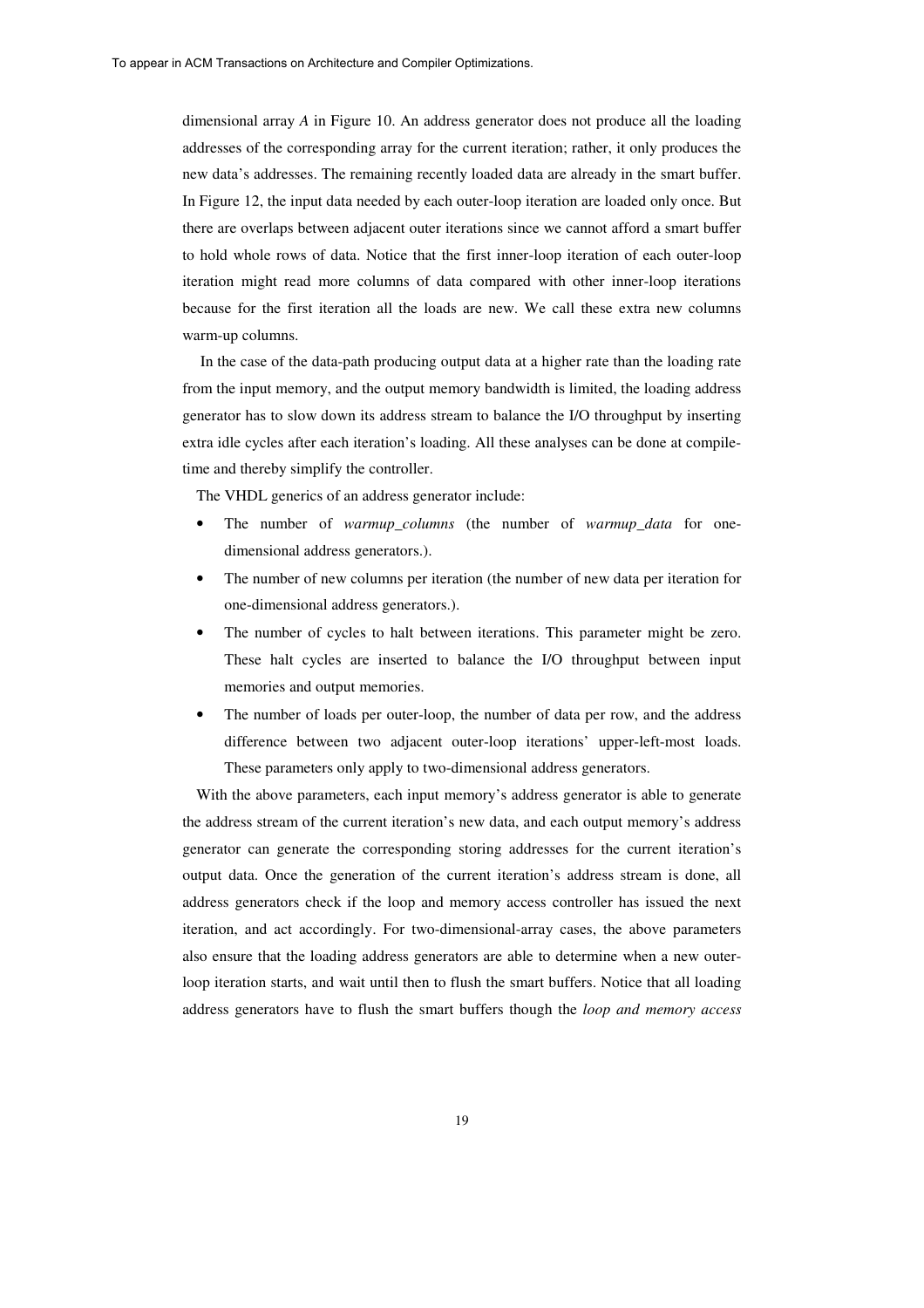*controller.* The latter flushes all the smart buffers at the same cycle to maintain the synchronicity of the data-path's input data.

## *4.3.2 Smart Buffer Generation*

An input array's smart buffer accomplishes the following tasks:

- Collecting the new input data for the current iteration.
- If the new input data are needed by future iterations, storing them to buffer registers whose contents are expired.
- Exporting the window data to the data-path when they are all ready. For multipleinput-array loops, the multi-mode smart buffers hold the window data until the controller signals it to release. This way all smart buffers are synchronized. A single-input-array loop's smart buffer pushes the window data into data-path immediately.

A smart buffer is implemented in VHDL at compile-time. It consists of registers to store the data and a finite state machine (FSM). The FSM traces which register is expired and would be overwritten by new data, determines when a window of data is ready to export, and manages the counterpart relationship between the buffer registers and the data-path's input variables.

We use the two-dimensional array *A* in Figure 10 as an example. Figure 13 shows the status of array *A*'s smart buffer at different clock cycles. Each iteration of the nested loop loads a 4x4 window. We assume the memory bus is twice the width of the pixel bit-size, so each memory load reads in two pixels. In this example the window's row size is an integer multiple of the bus-load (one row is two bus-loads). If this is not the case, for example each window row has five pixels, we round the smart buffer row size to an integer multiple of the bus-size, which makes the smart buffer row size six pixels (three bus-loads). Each FSM state is assigned one of the three states:

- *Prologue-state*: The computation is in a warm-up state of the first iteration of loops working on one-dimensional arrays or of the first inner-loop iteration of every outer-loop iteration of loops working on two-dimensional arrays. The smart buffers are collecting data to form the first window.
- *Export-state*: In this state, a window of data is ready. If the loop has only one input array, the smart buffer's FSM initiates the export of the window data to the datapath and keeps going to the next state. For multi-mode smart buffers, the FSM stays in this state until the loop controller signals it to release.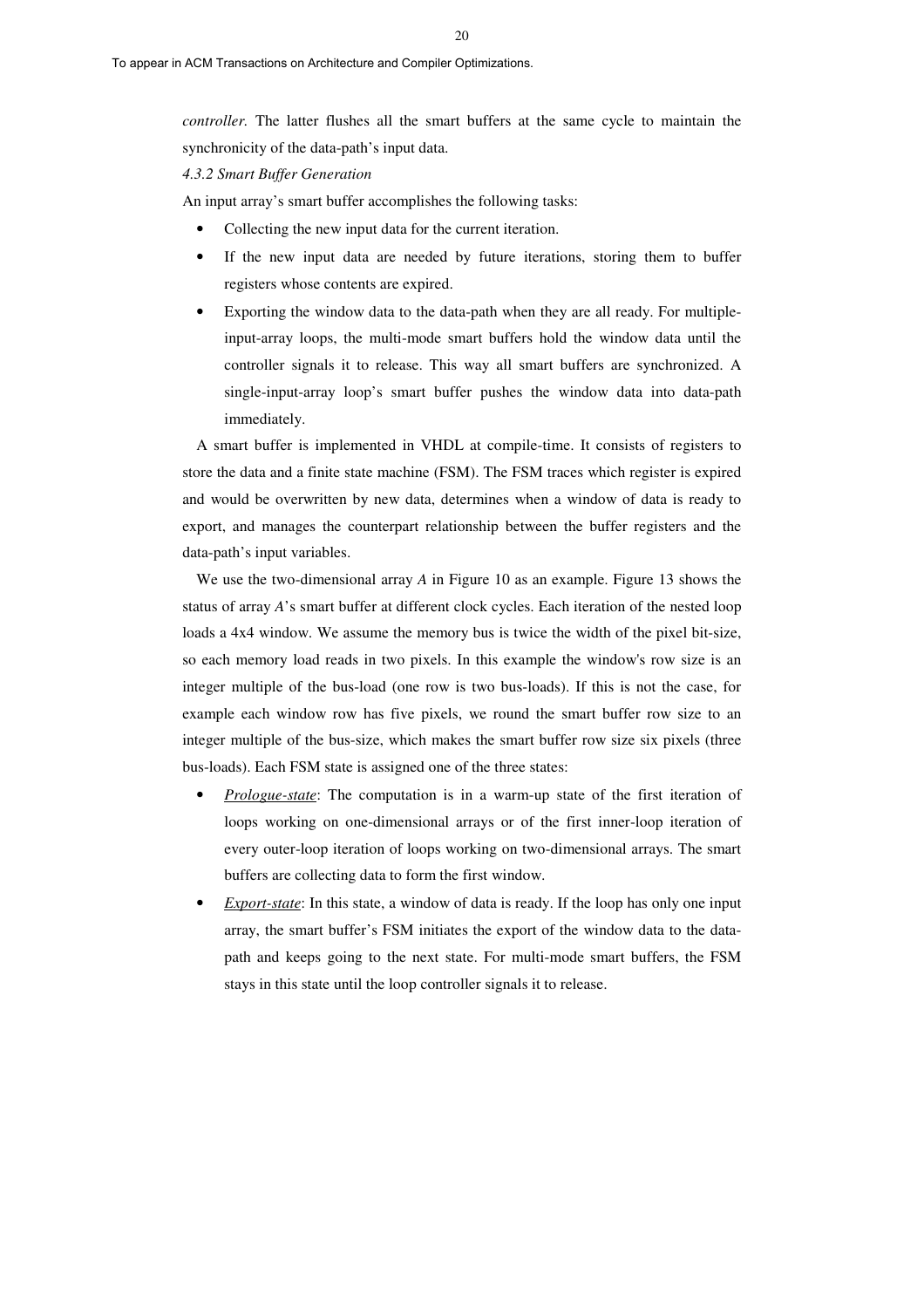

• *Idle-state*: In this state, the smart buffer is waiting for the new data that have not been loaded in previous iterations. Once all the new data have arrived, the smart buffer goes to the *export\_state*.

Generally, for a two-dimensional smart buffer, the row size of the buffer is the smallest integer multiple of the bus-size that makes the row size larger than the sliding window's row size. The smart buffer's column size is equal to the height of the sliding window. For a one-dimensional smart buffer, the column size is always one.

As shown in Figure 13, the state machine initially starts from state Pro\_0. Once it gets export-state Exp\_0, window\_0 is exported to the input port of the data-path. Since array *A* is one of the two input arrays in Figure 10, the FSM stays in this state until the loop controller signals it to go to the next iteration. If at Exp\_0 state the smart buffer gets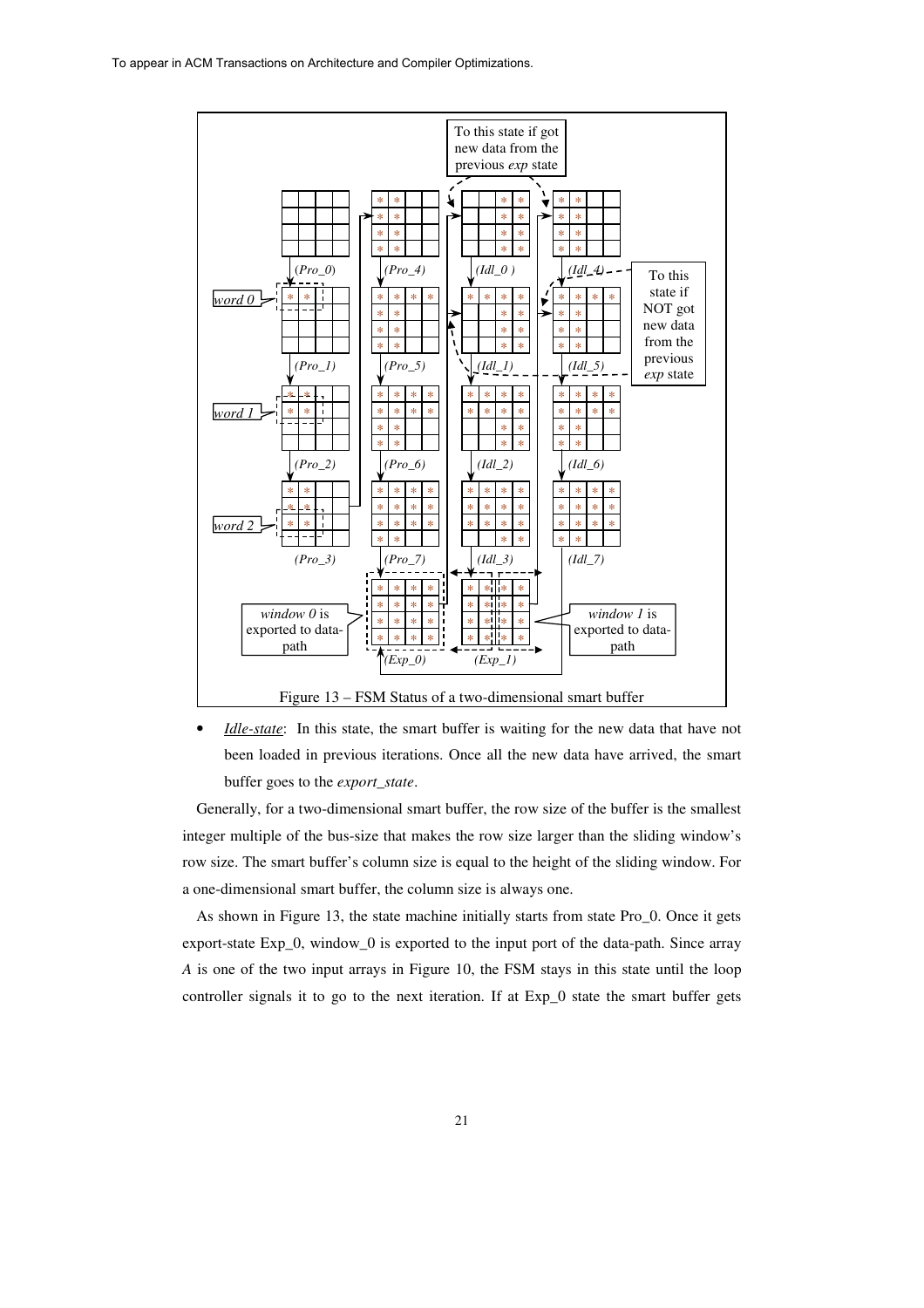another new bus of data, which would only happen in single-input-array cases, the state machine jumps to Idle 1. Otherwise it goes to Idle 0. Once the FSM leaves state Exp\_0, the data elements in the left-most and the second-left-most columns are killed to reclaim the registers for new data. In state Exp\_1, the smart buffer exports window\_1. Notice that the first column of this window is the third column in the buffer. The compiler is aware of this relationship and implements it in the export states accordingly. The new data to state Idle\_7 switches the state machine back to Exp\_0. In fact, the last columns of idle states (Idle\_4 through Idle\_7) are identical to the last column of prologue states (Pro\_4 through Pro\_7).

A two-dimensional array's smart buffer is able to be flushed and start the FSM from the first prologue state.

The generated VHDL code, by itself, does not have the concepts of *windows*. The VHDL code only describes the logical and sequential relationship between signals/registers.

Implementing smart buffers using shift registers, while is an option, would require too many counters inside the smart buffer. There also would have to be a great deal of logic between the counters to control the smart buffer's import and export actions. Besides, for the multiple-input-array case, the synchronization requirement increases the complexity of the logic. By using the FSM, the compiler's analysis effort simplifies the generated circuit, and the FSM tracks the smart buffer's status efficiently.

#### 4.4 Experimental Results

We use the five benchmarks listed in Table 4 in our experiments. These benchmarks are selected for the diversity of their numbers of input arrays, dimension of arrays and memory interface bandwidth.

*Constant\_FIR* is a constant-coefficient finite-impulse-response (FIR) filter. Its source code is given in Figure 3. Array *A* is the only input array, whose dimension is one. *Variable\_FIR* is a variable-coefficient FIR filter. Its coefficients are also variables stored in Array *B*. This example has two one-dimensional input arrays. Each iteration of *Complex FIR* produces a complex integer. The complex integer's real part and imaginary part are stored in Array *C* alternately. Therefore every iteration loads in two new data. The loop counter step of *Complex\_FIR* is two. *2D\_lowpass\_filter* is a 3x3 low-pass filter used in image processing. For each 3x3 window in the input image, the nine pixels are divided by the corresponding coefficients (they really are shifting operations). The output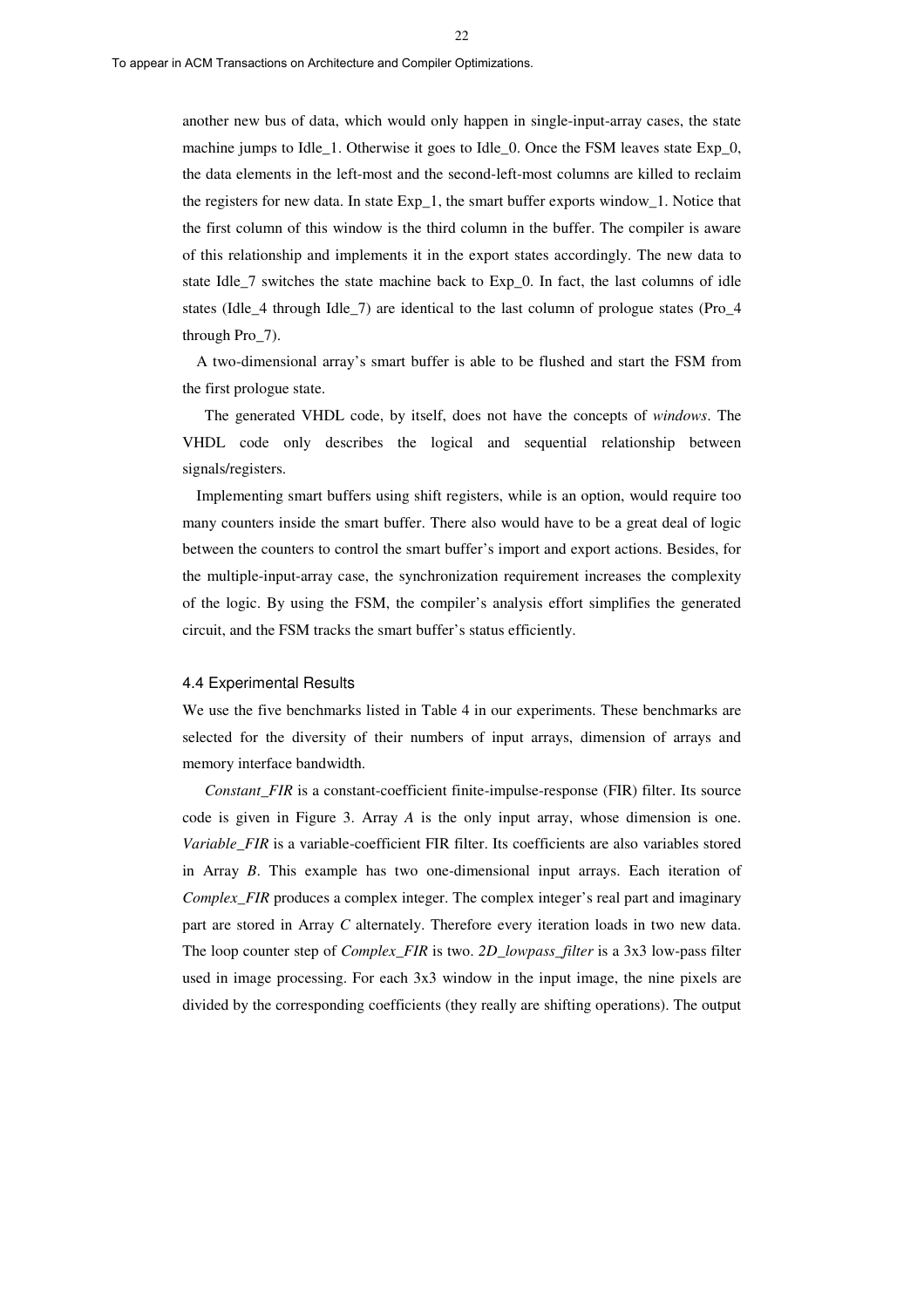|                              |                 | constant   | variable   | complex        | $2D_{\text{lowpass}}$ | motion         |
|------------------------------|-----------------|------------|------------|----------------|-----------------------|----------------|
|                              |                 | <b>FIR</b> | <b>FIR</b> | <b>FIR</b>     | filter                | detection      |
|                              | Area (slices)   | 156        | 159        | 132            | 325                   | 327            |
| Input<br>buffer              | # of regs       | 5          | 5          | 6              | 16                    | 16             |
| A                            | # of states     | 14         | 14         | 8              | 18                    | 18             |
|                              | Bus size (bits) | 8          | 8          | 16             | 16                    | 16             |
| Input                        | Area (slices)   |            | 159        |                |                       | 150            |
| buffer                       | # of regs       |            | 5          |                |                       | $\overline{4}$ |
| B                            | # of states     |            | 14         |                |                       | $\overline{4}$ |
|                              | Bus size (bits) |            | 8          |                |                       | 16             |
| $O$ utput<br>buffer<br>C     | Area (slices)   | 11         | 11         | 12             | 73                    | 73             |
|                              | # of regs       | 1          | 1          | $\overline{2}$ | $\overline{2}$        | 2              |
|                              | # of states     | 1          | 1          | $\overline{c}$ | $\overline{2}$        | $\mathfrak{2}$ |
|                              | Bus size (bits) | 8          | 8          | 8              | 16                    | 16             |
| Data-path                    | Area (slices)   | 43         | 5 mltpl    | 99             | 144                   | 164            |
|                              | Bit size        | 8          | 8          | 8              | 8                     | 8              |
| Overall area (slices)        |                 | 210        | 329        | 243            | 542                   | 714            |
| Clock rate (MHz)             |                 | 94         | 68         | 85             | 69                    | 42             |
| Execution time (cycles)      |                 | 262        | 1019       | 260            | 5980                  | 5986           |
| Throughput (iteration/cycle) |                 | 0.96       | 0.25       | 0.48           | 0.16                  | 0.16           |

Table 4: The synthesis and simulation results of buffers in five examples. The total number of slices is 46592 on the target FPGA chip.

pixel is the summation of the division's nine results. We unroll the loop twice in both horizontal and vertical directions. Therefore, each iteration computes four of these 3x3 windows, and produces a 2x2 output window. The input of *2D\_lowpass\_filter* is a twodimensional array. *Motion\_detection* is the implementation of the code in Figure 10. *Motion\_detection's* input windows are 4x4 and 2x2. These two windows come from the image array to be detected and the reference image array, respectively. There is no data reuse to the reference image array and the smart buffer of it is used only to decouple the data-path with memory accessing. ROCCC supports multiple output arrays, though all these examples have only one output array. We do not show a multiple-output-array example because writing to each array is an independent process, and the implementation is a straightforward replication.

We use the Xilinx ISE 6.2.03i tool chain to do synthesis and place-and-route. The generated VHDL codes are simulated using ModelSim 5.8c. The target architecture of all synthesis is Xilinx XC2V8000-5, whose total number of slices is 46592. We set the synthesis option *'multiplier style'* as *'LUT'* for all constant multiplications.

In Table 4, *Area* is the number of slices obtained from place-and-route reports. The area of a buffer includes the area of the address generator associated with the buffer. *# of reg* is the number of registers that the corresponding buffer uses to store the data. Each register is 8-bit since all the data-path variables of these five examples are 8-bit. *# of state*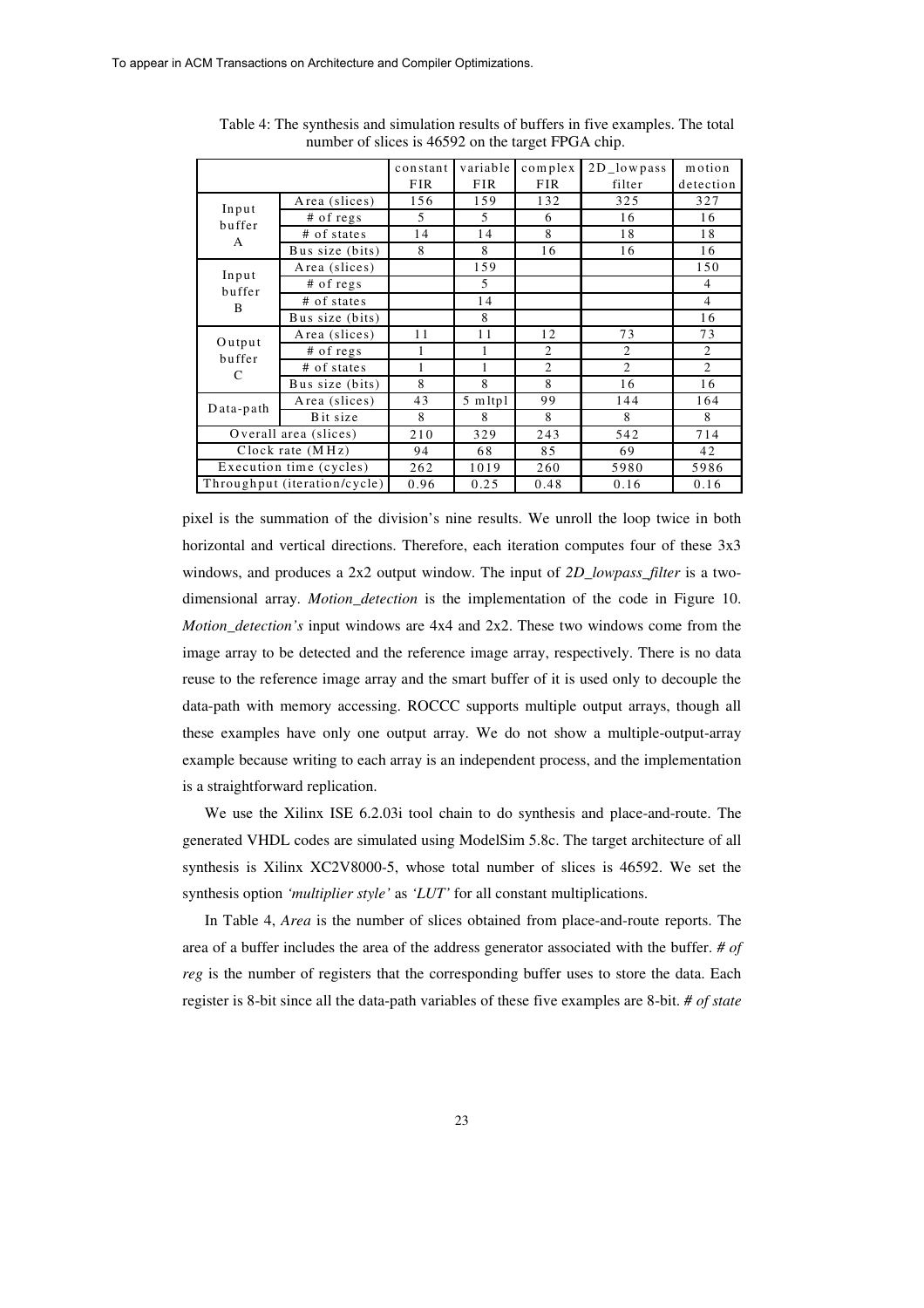|                   | Un1                   |        |                       | Un2    |                                            | U <sub>n4</sub> |                       | Un8    |  |  |
|-------------------|-----------------------|--------|-----------------------|--------|--------------------------------------------|-----------------|-----------------------|--------|--|--|
|                   | buffer<br>size(pixel) | slices | buffer<br>size(pixel) | slices | buffer<br>$\sim$ size(pixel) slices $\sim$ |                 | buffer<br>size(pixel) | slices |  |  |
| constant_FIR5     |                       | 213    | 6                     | 199    | 8                                          | 197             | 16                    | 388    |  |  |
| constant FIR15    | 15                    | 1657   | 16                    | 938    | 20                                         | 817             | 24                    | 806    |  |  |
| moving_Filter9    | 9                     | 623    | 10                    | 431    | 12                                         | 421             | 16                    | 453    |  |  |
| 2D_lowpass_filter | 9                     | 242    |                       |        | 16                                         | 376             |                       |        |  |  |
|                   |                       |        |                       |        |                                            |                 |                       |        |  |  |

Table 5- Smart buffer size and synthesis results of unrolled loops

is the number of states of the buffer's FSM. *Bus size* is the number of bits of the bus between input/output memory and the corresponding buffer. Clock rate is the clock rate of the whole placed-and-routed circuit. The input data set size of all one-dimensional examples is 256 and the input data set size of all two-dimensional examples is 64x64. Execution time is the number of cycles obtained from the simulation waveforms.

*Constant\_FIR* has only one input array, whose dimension is one. The input smart buffer automatically feeds its window data to the data-path whenever they are ready, without waiting for synchronization. The loop controller keeps issuing new iterations. The total execution time is just a few cycles more than the input data set size. The area cost on the input buffer's address generator of *constant\_FIR* is more significant compared with that on the registers (only five 8-bit registers). *Variable\_FIR* has two input arrays. Both the input smart buffers and the loop controller have to spend extra clock cycles to do handshaking with each other, so the execution time is longer compared with *Constant FIR.* For *Complex FIR,* we intentionally set the input bus-size to be 16-bit and the output bus-size to be 8-bit. Each memory load can read in two input data, which is what one iteration needs since the loop counter step is two. However, the compiler detects that the output FIFO buffer needs two cycles to store two output data of one iteration, the real part and the imaginary part. The compiler adds one halt cycle to the input smart buffer's address generator for each iteration, and this extra halt cycle explains the fact that *Complex\_FIR's* total execution time is almost the same as that of *Constant\_FIR,* though the number of iterations of *Complex\_FIR* is only half of that of *Constant\_FIR. 2D\_lowpass\_filter* has a two-dimensional array and the compile chooses the corresponding smart buffer and loop controller. In contrast, *Motion\_detection* has two input arrays. Like the case of *Variable\_FIR,* synchronizing between smart buffers and loop controller needs extra clock cycles. But these cycles overlap with the intrinsic delay of two-dimensional address generators. This is the reason that *Motion\_detection's*  execution time is close to that of *2D\_lowpass\_filter.*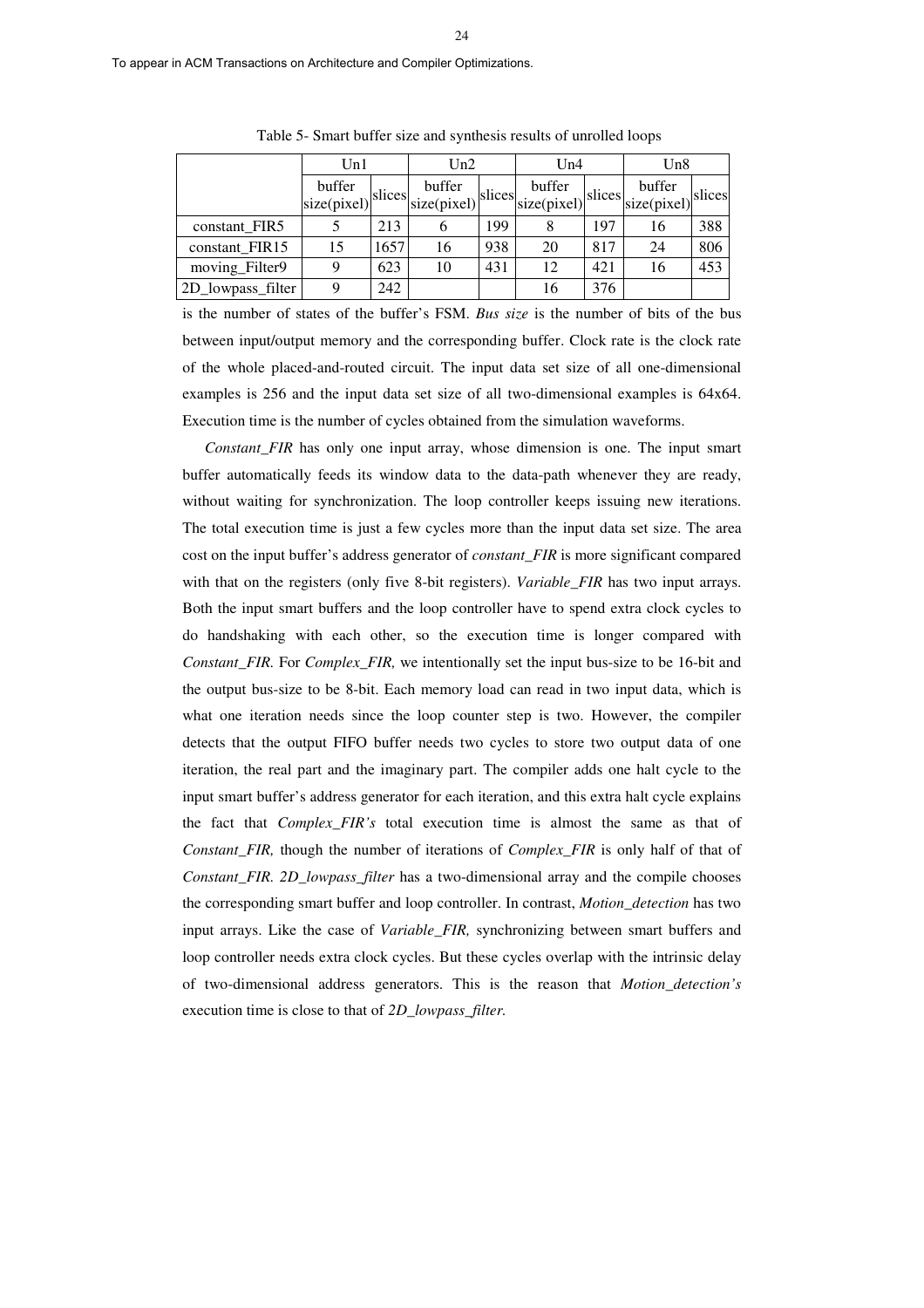The window size of *2D\_lowpass\_filter* is 4x4. Every time the sliding window reaches the right of the image, it rewinds back to the left and starts from the second last row of the previous outer loop, since the outer loop counter's stride is now four. Therefore, by using the smart buffer, we only re-read each pixel once. Without the smart buffer each pixel would be read four times. Obviously, the more a loop is unrolled, the more memory loads can be saved. Four loop unrolling examples are shown in Table 5. *Constant\_FIR15* is a 15-tap constant-coefficient finite-impulse-response filter. *Moving\_filter9* is a nineelement moving average filter. We assume the data-size is 16-bit. *Buffer size* is the number of the 16-bit storage units in the smart buffer. The benchmarks are unrolled 2, 4 and 8 times, with the exception of *2D\_lowpass\_filter*, which is unrolled four times (2x2). We also assume that the bus bandwidth scales up with unrolling. Notice that the *buffer size* of *constant\_FIR5* on Un8 is 16, though the number of memory loads per iteration is 12. The compiler rounds the buffer size to an integer multiple of the bus-size, which is 8 data per bus for Un8. When the loop is unrolled the buffer size increases, but it holds fewer distinct windows and therefore the cost of control logic decreases while the storage area increases. This explains why the total area of the smart buffer does not increase linearly with the amount of unrolling.

The smart buffer's control logic determines the location of the input data's destination buffer registers, schedules the output data export, and determines the proper connection between the buffer registers and their corresponding data-path input ports. Notice that this connection varies for different iterations as the window slides. For example, the

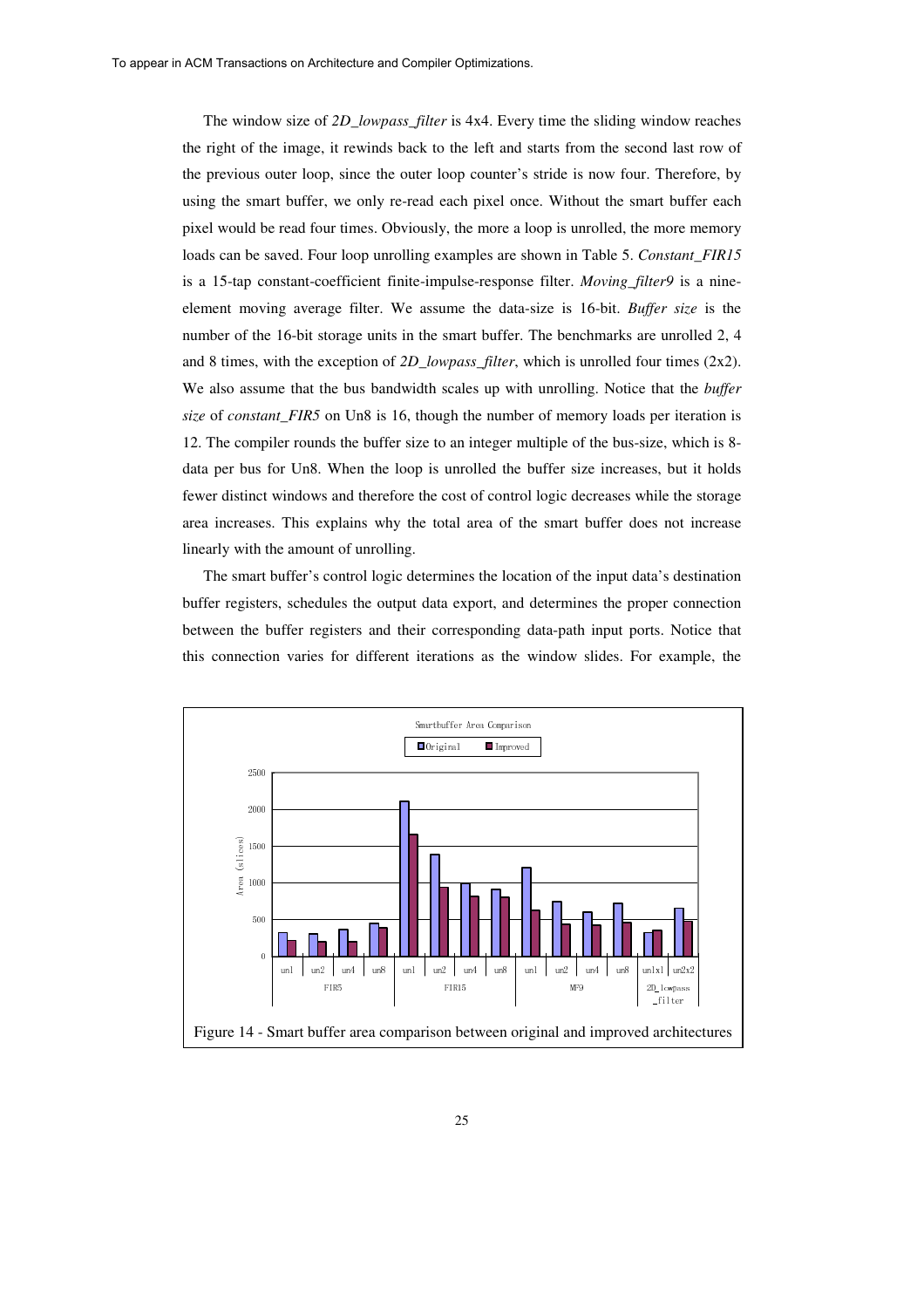connection is different between Exp\_0 and Exp\_1 in Figure 13. In our original work [9], all these control is fulfilled by combinational circuit. The compiler made less analysis effort but generated a less efficient circuit. Compared with our previous work, the current smart buffer's FSM is more area efficient. The new approach requires more sophisticated compile-time analysis to build the FSM. The bar chart in Figure 14 depicts the smart buffer area comparison. With the exception of  $2D_lowpass_f [lter(un1x1)]$ , the area savings of the new smart buffers range from 13% to 93%, and are 43% on average.

## 5. RELATED WORK

Many projects, employing various approaches, have worked on translating high-level languages into hardware. SystemC [27] is designed to provide roughly the same expressive functionality of VHDL or Verilog and is suitable for designing softwarehardware synchronized systems. Handle-C [11] is a low-level hardware/software construction language with C syntax, which supports behavioral descriptions and uses a CSP-style (Communicating Sequential Processes) communication model. Both SystemC and Handle-C are timed languages.

GARP [3]'s compiler is designed for the GARP reconfigurable architecture, and generates GARP configuration file instead of standard VHDL. GARP's memory interface consists of three configurable queues, the starting and ending addresses of which are configurable. The queues' reading actions can be stalled.

SA-C [19], Single Assignment C, is a single-assignment high-level synthesizable language. Because of special constructs specific to SA-C (such as window constructs) and its functional nature, its compiler can easily exploit data reuse for window operations. SA-C uses pre-existing parameterized VHDL library routines to perform code generation in a way that requires a number of control signals between components, and thereby involves extra clock cycles and delay.

Streams-C [6] relies on the CSP model for communication between processes, both hardware and software, and can meet relatively high-density control requirements. Onedimensional input data reuse can be manually implemented in the source code.

SPARK [26] is another C to VHDL compiler, which takes a subset of C as input and outputs synthesizable VHDL. Its optimizations include code motion, variable renaming, etc. The transformations implemented in SPARK reduce the number of states in the controller FSM, and the number of cycles in the longest path.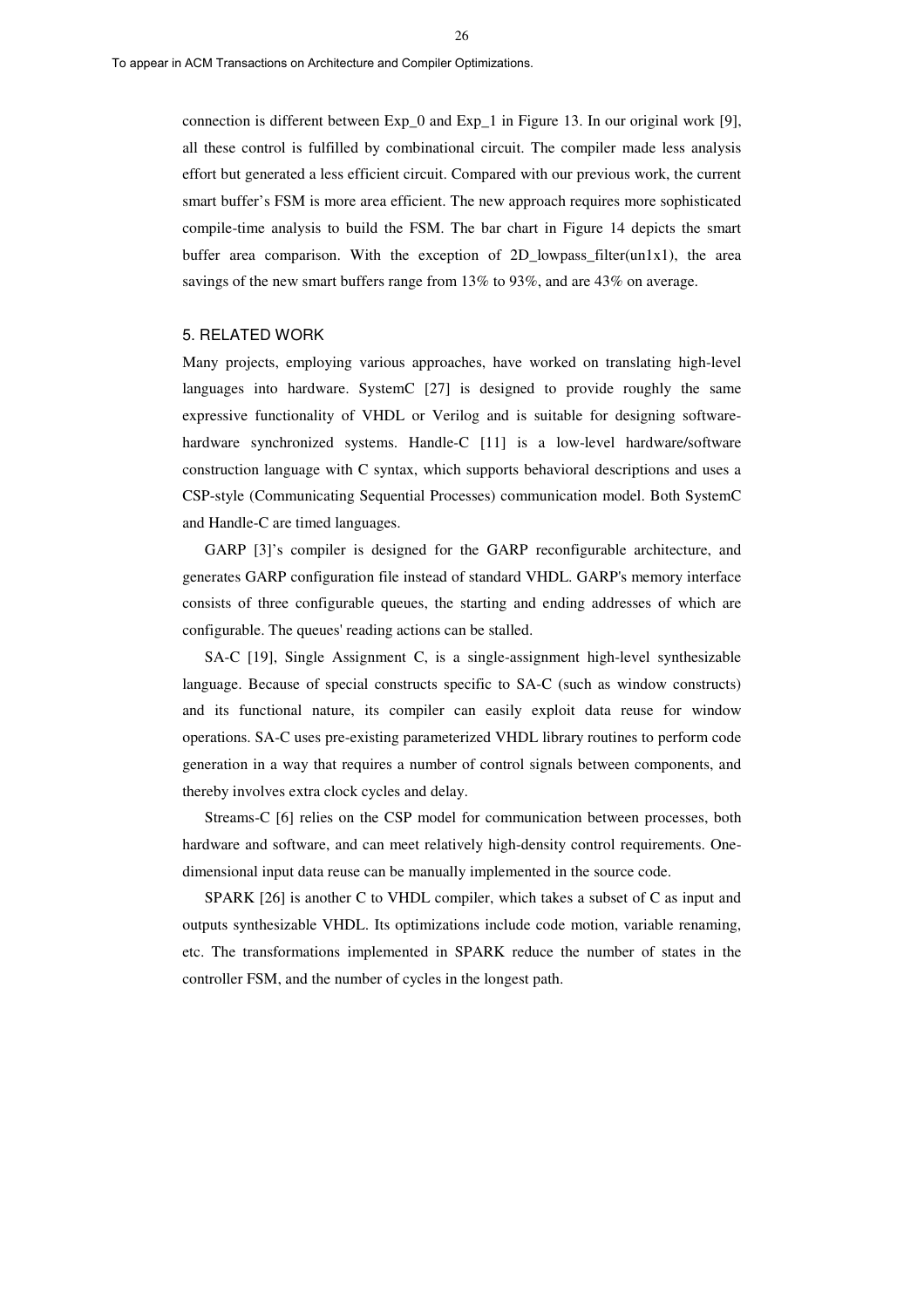GARP, Streams-C and SPARK do not support accesses to two-dimensional arrays, so image processing applications, including video processing, must be mapped manually.

Phoenix project [28] has implemented a compiler called CASH, which represents the input program using Pegasus, a dataflow intermediate representation. CASH targets its asynchronous hardware. SOMA [29] is a synthesis framework for constructing Memory Access Network architecture, and has been integrated into CASH. SOMA features the support to input specifications in which memory references cannot be statically disambiguated.

DEFACTO [30] system takes C as input and generates VHDL code. In its generated circuit, memory units are connected to the data-path through the memory channel to reuse input data. The memory channel architecture has its FIFO queue and a memoryscheduling controller.

One main difference between ROCCC and these research projects is that ROCCC performs aggressive input data reuse.

## 6. CONCLUSION

In this paper we have presented the code generation part of ROCCC, an open framework built on the SUIF platform that compiles C programs to VHDL for mapping reconfigurable devices. At the front-end, the compiler performs high-level data flow analysis as well as an extensive set of loop transformations. It transfers the analysis information through preserved macros. At the back-end, the compiler explores low-level parallelism, pipelines the data-path and narrows the bit sizes of the inner signals.

When compiling parallel loops, the ROCCC compiler generates a pipelined data-path in which each pipeline stage corresponds to one iteration, so that the throughput is one iteration per clock cycle. We present our approach to maintaining the same throughput when there is only scalar recurrence between iterations. ROCCC supports lookup tables through automatically instantiating pre-existing lookup table IPs or ROM IPs. The synthesis result shows that ROCCC-generated circuits take around  $2x \sim 3x$  the area but run at a clock rate comparable to that of existing Xilinx IPs. In many cases the throughput of ROCCC generated code is higher than that of the original IP. As expected, ROCCC performs better on high computational density examples than on high control density ones. When compiling sequential (*while*) loops, the compiler pipelines the data-path in a similar way, but only one iteration is executed at a time. We created a new instruction to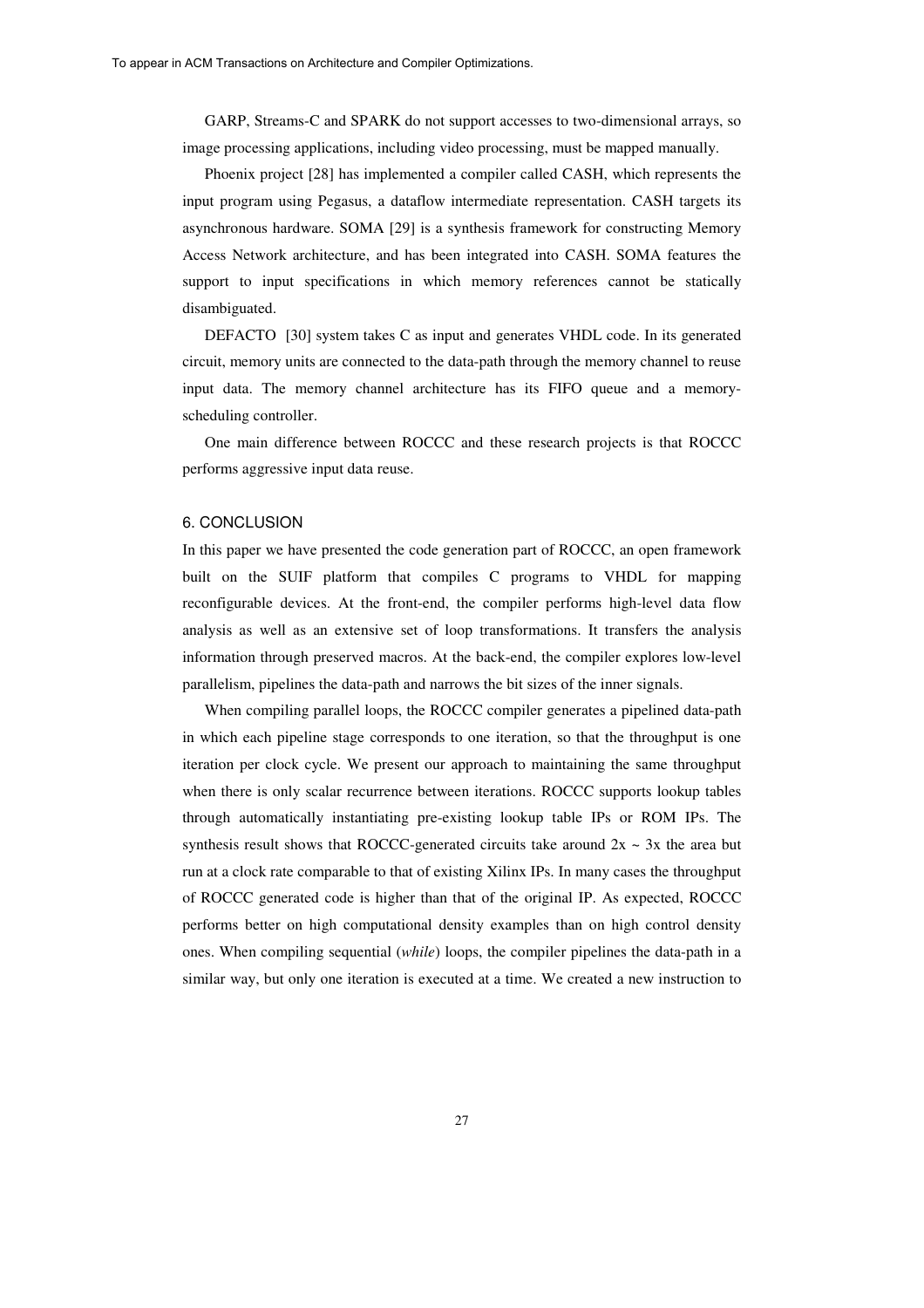select a while-loop body's input variables between the feedback variables from the bottom of the loop body and the initial variables from the loop's predecessor node.

For parallel loops, in order to make the most of data-path's one-iteration-per-cycle throughput, we present a new approach to the reuse of data when compiling operations that involve sliding windows. We describe the compiler's analysis and optimization of the memory accesses in the C code, and we propose a compile-time scheme that generates a smart buffer for storing all the fetched data elements. Based on the number of input arrays, the smart buffer is generated in either single-mode or multi-mode. Using its internal FSM, the smart buffer keeps track of the input data stream, exports valid window data to data-path for each iteration, and kills expired data to reclaim registers for new ones. The smart buffer minimizes the rate of data re-fetch from external memory and also simplifies the loop control. At compile time the compiler balances the I/O throughput by inserting halt clock cycles in the input memory address generators. This approach simplifies the loop controller and saves feedback handshake signals between input and output buffers.

## **REFERENCES**

- [1] G. Aigner, A. Diwan, D. L. Heine, M. S. Lam, D. L. Moore, B. R. Murphy, C. Sapuntzakis. An Overview of the SUIF2 Compiler Infrastructure. *Computer Systems Laboratory, Stanford University.*
- [2] Altera Corp. "Excalibur: System-on-a-Programmable." *http://www.altera.com, 2004.*
- [3] T. J. Callahan, J. R. Hauser, J. Wawrzynek. The Garp Architecture and C Compiler. *IEEE Computer, April 2000.*
- [4] Berkeley Design Technology, Inc.: *http://www.bdti.com/articles/info\_eet0207fpga.htm#DSP-Enhanced%20FPGAs, 2004.*
- [5] J. Frigo, M. Gokhale, and D. Lavenier. Evaluation of the Streams-C C-to-FPGA Compiler: An Applications Perspective. *Ninth ACM/SIGDA International Symposium on Field Programmable Gate Arrays (FPGA), Monterey, CA, 2001.*
- [6] M. B. Gokhale, J. M. Stone, J. Arnold, and M. Lalinowski. Stream-oriented FPGA computing in the Streams-C high level language. In *IEEE Symp. on FPGAs for Custom Computing Machines (FCCM), 2000.*
- [7] Z. Guo, W. Najjar, F. Vahid and K. Vissers. A Quantitative Analysis of the Speedup Factors of FPGAs over Processors, *Int. Symp. Field-Programmable gate Arrays (FPGA), Monterrey, CA, February 2004.*
- [8] Z. Guo, D. C. Suresh, W. A. Najjar. Programmability and Efficiency in Reconfigurable Computer Systems, *Workshop on Software Support for Reconfigurable Systems, held in conjunction with the Int. Conf. Of High-Performance Computer Architecture (HPCA), Anaheim, CA, February 2003.*
- [9] Z. Guo, A. B. Buyukkurt and W. Najjar. Input Data Reuse In Compiling Window Operations Onto Reconfigurable Hardware, *Proc. ACM Symp. On Languages, Compilers and Tools for Embedded Systems (LCTES 2004), Washington DC, June 2004.*
- [10] Z. Guo, B. Buyukkurt, W. Najjar and K. Vissers. Optimized Generation of Data-path from C Codes for FPGAs, *Int. ACM/IEEE Design, Automation and Test in Europe Conference (DATE 2005). Munich, Germany, March, 2005.*
- [11] Handel-C Language Overview. Celoxica, Inc. *http://www.celoxica.com. 2004.*
- [12] G. Holloway and M. D. Smith. Machine-SUIF SUIFvm Library. *Division of Engineering and Applied Sciences, Harvard University 2002.*
- [13] G. Holloway and M. D. Smith. Machine SUIF Control Flow Graph Library. *Division of Engineering and Applied Sciences, Harvard University 2002.*
- [14] G. Holloway and A. Dimock. The Machine SUIF Bit-Vector Data-Flow-Analysis Library. *Division of Engineering and Applied Sciences, Harvard University 2002.*